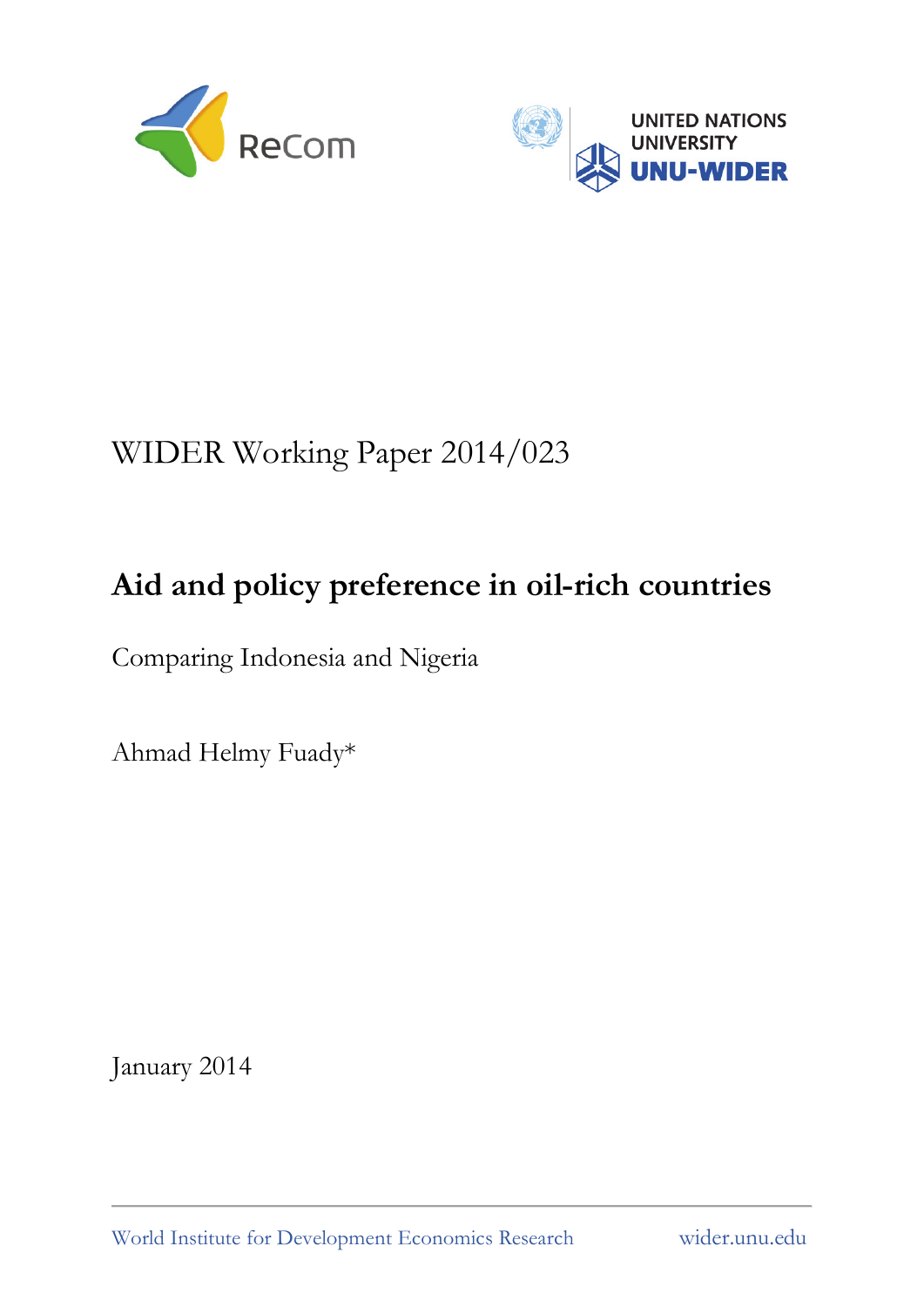**Abstract:** This paper analyses the role of foreign aid to assist development in two oil-rich countries: Indonesia and Nigeria. This paper seeks to understand the way foreign aid provided assistance to transform Indonesia from a 'fragile' state in the 1960s into one of the 'Asian Tigers' in the mid-1990s, and why it did not prevent Nigeria from falling into 'African Tragedy'. This paper argues that foreign aid could help not only to finance development, but also to navigate policy makers' policy choices. It shows how foreign aid could or could not help policy makers turn their policy preferences into action.

**Keywords:** aid, fragile state, policy, oil, Indonesia, Nigeria. **JEL classification:** O130, O190, O570, H630

**Acknowledgements:** The author would like to thank Rachel Gisselquist for valuable comments on the first draft of this paper. Thank you also to David Henley for suggesting the author write this paper.

This paper is partly developed from the author's PhD thesis entitled *Elites and Economic Policies in Indonesia and Nigeria, 1966-1998* 

\*Research Center for Regional Resources, Indonesian Institute of Sciences, elhelmy@yahoo.com

This study has been prepared within the UNU-WIDER project 'ReCom–Foreign Aid: Research and Communication', directed by Tony Addison and Finn Tarp.

UNU-WIDER gratefully acknowledges specific programme contributions from the governments of Denmark (Ministry of Foreign Affairs, Danida) and Sweden (Swedish International Development Cooperation Agency—Sida) for ReCom. UNU-WIDER also gratefully acknowledges core financial support to its work programme from the governments of Denmark, Finland, Sweden, and the United Kingdom.

Copyright © UNU-WIDER 2014

ISSN 1798-7237 ISBN 978-92-9230-744-8

Typescript prepared by Lesley Ellen for UNU-WIDER.

The World Institute for Development Economics Research (WIDER) was established by the United Nations University (UNU) as its first research and training centre and started work in Helsinki, Finland in 1985. The Institute undertakes applied research and policy analysis on structural changes affecting the developing and transitional economies, provides a forum for the advocacy of policies leading to robust, equitable and environmentally sustainable growth, and promotes capacity strengthening and training in the field of economic and social policy-making. Work is carried out by staff researchers and visiting scholars in Helsinki and through networks of collaborating scholars and institutions around the world.

UNU-WIDER, Katajanokanlaituri 6 B, 00160 Helsinki, Finland, wider.unu.edu

The views expressed in this publication are those of the author(s). Publication does not imply endorsement by the Institute or the United Nations University, nor by the programme/project sponsors, of any of the views expressed.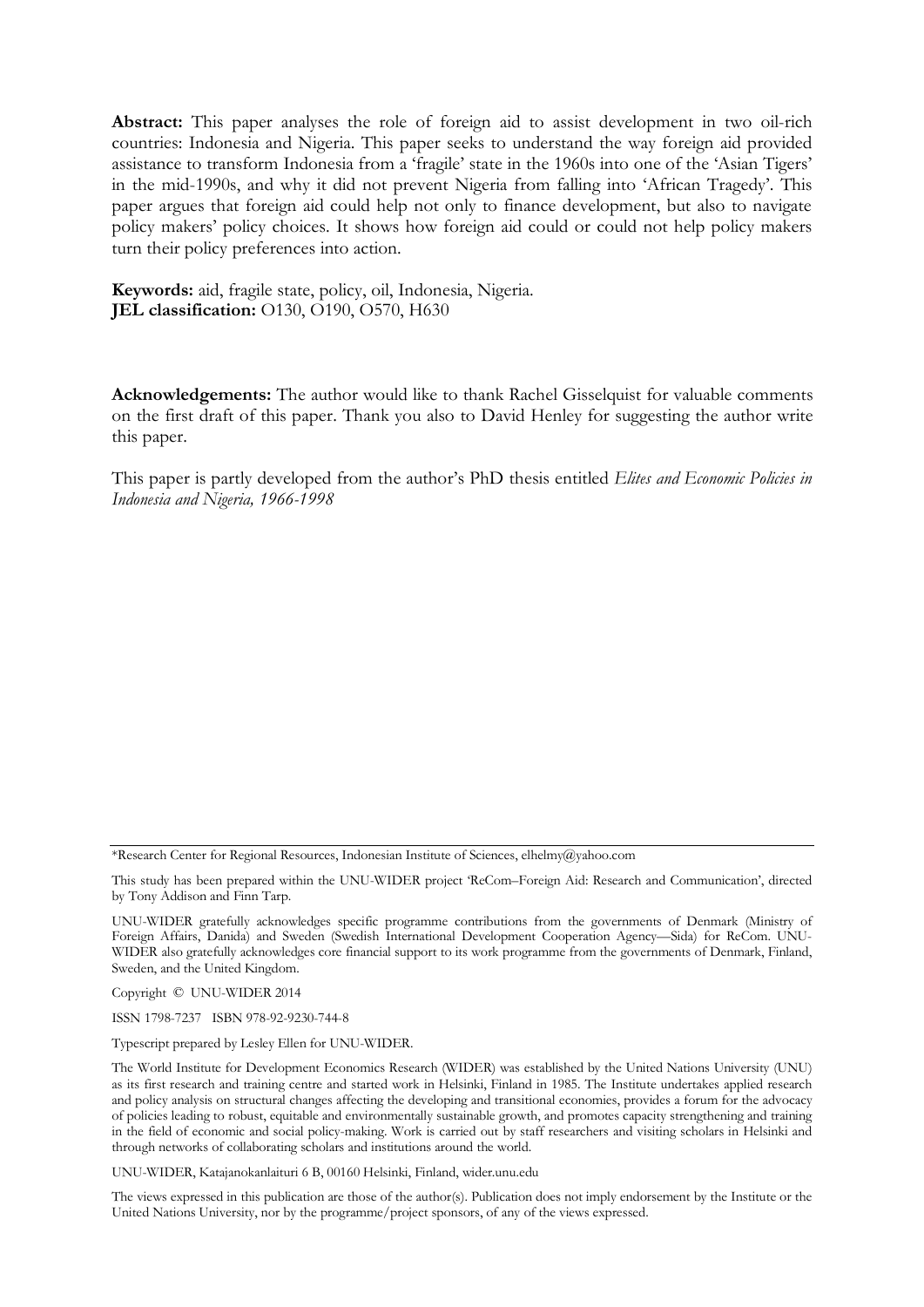#### **1 Introduction**

-

Indonesia and Nigeria have had contrasting experiences with foreign aid. Since the end of the 1960s, Indonesia has received substantial foreign aid to finance its development programmes and projects. Meanwhile, Nigeria has received only limited foreign aidand, therefore, has had to borrow short-term and high interest rate loans. This paper analyses the role of foreign aid in assisting development in two oil-rich countries: Indonesia and Nigeria. The two countries are similar in many respects, ranging from geography to economic, social, and political challenges, but Indonesia has developed 'better' than Nigeria since the end of the 1960s. This paper seeks to understand if and how foreign aid provided assistance to transform Indonesia from a 'fragile' state in the 1960s into one of the so-called 'Asian Miracles' in the mid-1990s, and why foreign assistance could not prevent Nigeria from falling into what some term as 'African Tragedy'.1

As two giant oil economies, the important role of oil in Indonesia and Nigeria has invited frequent comparisons between these two countries (see Pinto 1987; Scherr 1989; Chowdhury 2004; Bevan et al. 1999; Lewis 2007). In fact, most comparisons of these two countries start from the fact that Indonesia and Nigeria are two giant oil producers, particularly after the skyrocketing of oil prices in 1973 and 1979, linked to the Arab oil embargo and the Iranian Revolution respectively.

Institutional arrangement has been a dominant argument for why Nigeria has failed to achieve sustainable and equitable economic growth, despite its abundant natural resources. The institutional arrangement here usually refers to Nigeria's fragmented society based on ethnicity, religion, and factions within the military and the government (see also Daloz 2005; Iyoha and Oriakhi 2008; Lewis 2007; Osaghae and Suberu 2005; Thorbecke 1998). Lewis for instance, notes that Nigeria's economic tragedy is linked to the 'central problem of collective action'. In his view 'in a setting of weak formal institutions and myriad conflicts over distribution, the Nigerian state has succumbed to a social dilemma: individuals and groups focus on particular gains at the expense of collective goods and general welfare' (Lewis 2007: 78). Similarly, Bevan et al. (1999) argue that, unlike Indonesian politics, which is dominated by Javanese, there is no dominant ethnic group in Nigeria that is able to provide political stability and consensus.

An alternative view is that Nigerian policy makers were mistaken or misguided about what was necessary to achieve sustainable and equitable economic growth. Henley et al. (2012) note three contrasting policies that led to economic divergence. First, Indonesian policy makers put ruralagricultural development as their first priority, while Nigerian policy makers preferred industrialization at an early stage of development. Second, Indonesia's policy makers were very pragmatic in their way of thinking. They believed that market forces were necessary for the economy to progress, but they also realized the importance of government intervention to handle market failures. Meanwhile, since independence, Nigerian policy makers have continued to be obsessed with promoting value-added industries through an active role of government. Third, the contrast between a rural-based and an urban-based development vision, as well as between market-oriented pragmatism and regulatory nationalism, can be seen clearly in the two countries' macroeconomic, particularly exchangerate, policies. Indonesia's policy makers devalued the rupiah several times, which increased the competitiveness of Indonesia's exports on

<sup>1</sup> The World Bank (1993) published *The East Asian Miracle*, highlighting rapid economic growth and impressive poverty reduction in Asian countries. Meanwhile, Easterly and Levine (1995) published *Africa's Growth Tragedy*, to show how Africa has 'potential unfulfilled, with disastrous consequences'. Predicted to grow ahead of East Asia, Africa's economy experienced a stagnation of per capita income from the 1960s (Easterly and Levine 1995, 1997).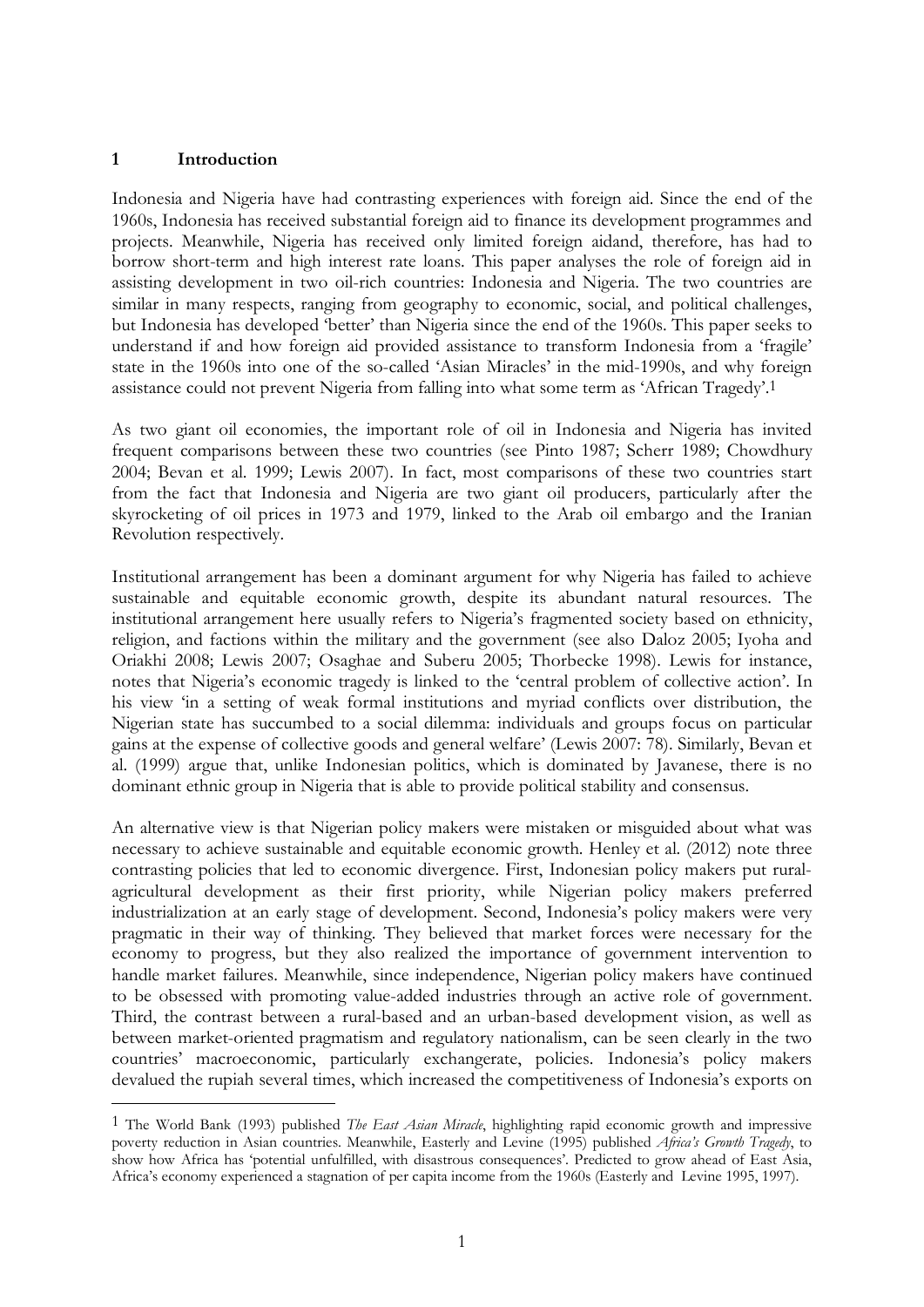the world market. In contrast, Nigeria's policy makers maintained the overvalued naira, which caused exports to deteriorate, and further stimulated import dependence as well as reliance on oil revenue.

The underlying assumption of this primacy of policy is that a contrast in economic performance arose under roughly similar institutional arrangements in Indonesia and Nigeria, and the contrast arose from the response of policy makers to institutional challenges. In the 1970s, when these two countries' economic trajectories started to diverge, there were groups of technocrats that dominated the economic policy arena in the two countries; what some have termed the 'Berkeley mafia' in Indonesia and the so-called 'Super Permanent Secretaries' in Nigeria. The economic policy elites in Indonesia and Nigeria were working under military regimes from 1966 to 1998, and were sufficiently insulated from military and political pressure. Indonesia's technocrats enjoyed Suharto's protection from interference in formulating economic policy. Similarly, the military masters in Nigeria (like Gowon, Buhari, Babangida and Abacha) shielded their technocrats from political interference so that they could have sufficient room to formulate their ideas into policies. Despite similar economic challenges during the oil boom and bust periods, they made contrasting agricultural and exchange rate policies.

The ability of the policy makers to act independently with free choice and their ability to manoeuvre within institutional arrangements should not be overlooked. Building to the primacy of policy argument, this paper aims to analyse the roles of foreign aid in the contrasting economic policies of the two countries. It argues that in critical periods, foreign aid could help not only to finance development, but also to assist policy makers to manoeuvre in order to turn their policy preferences into action.

The following section presents rationales for the comparative analysis of Indonesia and Nigeria. It then presents a brief narrative of how the two countries transformed their economy and politics. Finally, this paper presents the characteristics and the relative importance of foreign assistance for transformation.

#### **2 Similar countries with diverging paths**

The fact that a contrast in economic performance arose under roughly similar institutional arrangements is the rationale for this paired comparison. Indonesia and Nigeria are rich in natural resources, particularly oil. Nigeria is one of the largest producers and exporters of petroleum, and the largest oil exporter in Africa (World Bank 2010b). Since the 1973 oil boom, oil has played an increasingly major role in Nigeria. Rising oil prices had increased export revenue from the oil sector by almost 300 per cent in 1974 compared to the previous year; in 1974 oil contributed 30 per cent of gross domestic product (GDP), 80 per cent of government revenue (Lewis 2007: 136), and 93 per cent of total merchandise exports (World Bank 2010a). On average, crude oil contributed more than 95 per cent of Nigerian merchandise exports from 1974 to 2009 annually, and never fell below 90 per cent within that period (World Bank 2010a). Oil contributed more than 70 per cent of the national government's revenue. Similarly, Indonesia was a major oil exporter, even though it is no longer a member of the Organization of Petroleum Exploring Countries (OPEC) since 2009. Like Nigeria, Indonesia enjoyed increased revenue from the oil boom in 1973. After the first oil boom, the oil sector became the main source of development financing. In 1974 the oil sector contribution to GDP doubled to 22 per cent, compared to the previous year, and provided 37 per cent of government revenue (Lewis 2007: 102). On average, oil contributed more than 70 per cent of Indonesian merchandise exports during 1973-85, reaching a high of 82 per cent in 1982 (World Bank 2010a).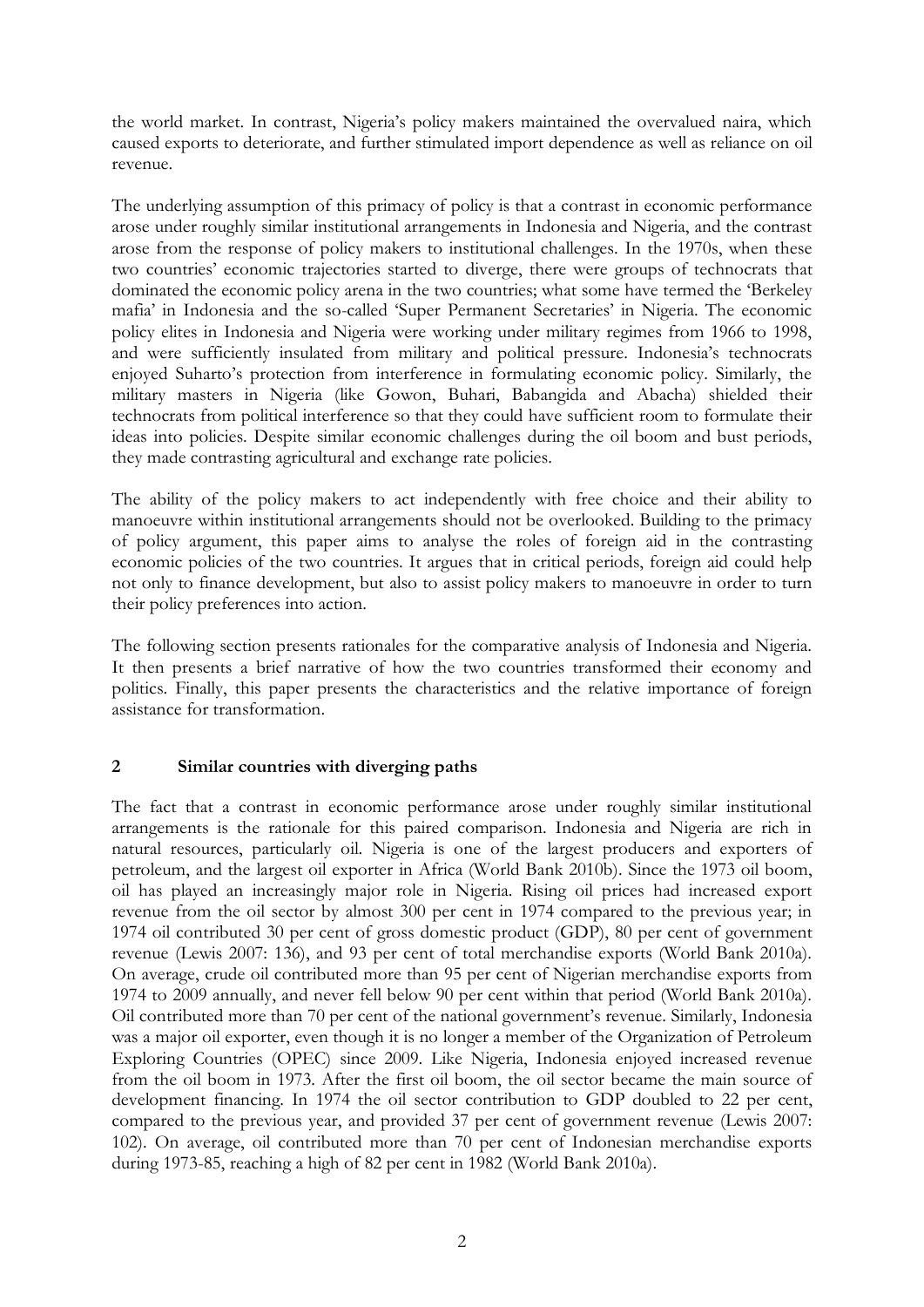These two countries also show similarities in many other respects, ranging from geographical features to social and political challenges. Both are located in the tropical area, have the largest population in their respective region, have an ethnically highly diverse population, have experienced a long history of colonialism, and were ruled by military leaders over 1966-98, the period under study (with two brief civilian administrations in Nigeria in 1979-83 and 1993). Both countries are also well-known for their high level of corruption. Terms like corruption, prebendalism, predation, clientelism, and kleptocracy have been widely used to describe the misuse of public power for the private gain of Nigeria's elites; corruption has reached a chronic level (see Akindele 2005; Joseph 1987; Lewis 1996; Nnamuchi 2008). Similarly, Indonesia under Suharto also acquired a reputation as one of the most corrupt countries on earth (King 2000: 603-4; McLeod 2000). Suharto's regime had been associated with Korupsi, Kolusi, Nepotisme (KKN)—corruption, collusion, and nepotism (Robertson-Snape 1999: 589).

Yet their economic performance shows a stark contrast. In the wake of independence in the 1960s, Nigeria was full of optimism about the future of the economy. Tragically, however, up to the end of the 1990s the economy grew very slowly and often contracted. Two thirds of the population remained below the poverty line and inequality increased considerably. By contrast, after years of pessimism and chaos in the 1960s, Indonesia's economy not only grew continuously at a high rate, but the proportion of the population living below the poverty line was also substantially reduced.

After emerging from the political turbulence and economic chaos of the mid1960s, Indonesia embarked on a period of seemingly miraculous economic growth. In the period 1970-90, Indonesia's GDP grew robustly at 7 per cent annually on average. In contrast, Nigerian GDP in that period grew at only about 3 per cent annually (World Bank 2007). Moreover, the World Bank data shows that average growth of GDP per capita in Nigeria in the 1980s was -1.5 per cent annually. The portion of the population living below the poverty line in Indonesia decreased from 60 per cent in 1970 to 28 per cent in 1986 (World Bank 1990: xv, 2007).2 In Nigeria, in contrast, the poverty headcount ratio increased from an estimated 40 or 50 per cent in 1973-85 to 65 per cent in 1986 (World Bank 1996: iv, 2007).3 Life expectancy also reveals a contrast between the two countries. Data from the World Development Indicator shows that life expectancy in Indonesia continuously increased from less than 43 years in 1962 to more than 66 years in 2002. In Nigeria average life expectancy in 2002 was still less than 47 years. Taking into consideration that Nigeria started from a low (39 years) life expectancy in 1962, it only improved by around eight years over a 40year period.

It is still debatable whether the Indonesian development trajectory in the mid 1990s was as good as has been portrayed by the World Bank. At least the Asian economic crisis, which hit the Indonesian economy in 1997, shows the vulnerability of the Indonesian economy. However, this does not prevent the comparability of these two countries. This paper is not designed to compare a failed state with a country that has a very good development performance. Rather, this pair of Indonesia and Nigeria is designed to compare countries that have more or less similar social, political and economic challenges.

-

<sup>2</sup> Data for 1986 is based on the percentage of the population living on less than one dollar a day (PPP); while data for 1970 is based on national poverty lines, which are lower than one dollar a day. With a one dollar a day poverty line, the percentage of the population living in poverty in 1970 would be even higher than the figure presented.

<sup>3</sup> Data for 1986 is based on the percentage of the population living on less than one dollar a day (PPP). There is no reliable data available for the 1970s; the 1973-85 figures are based on national measurements.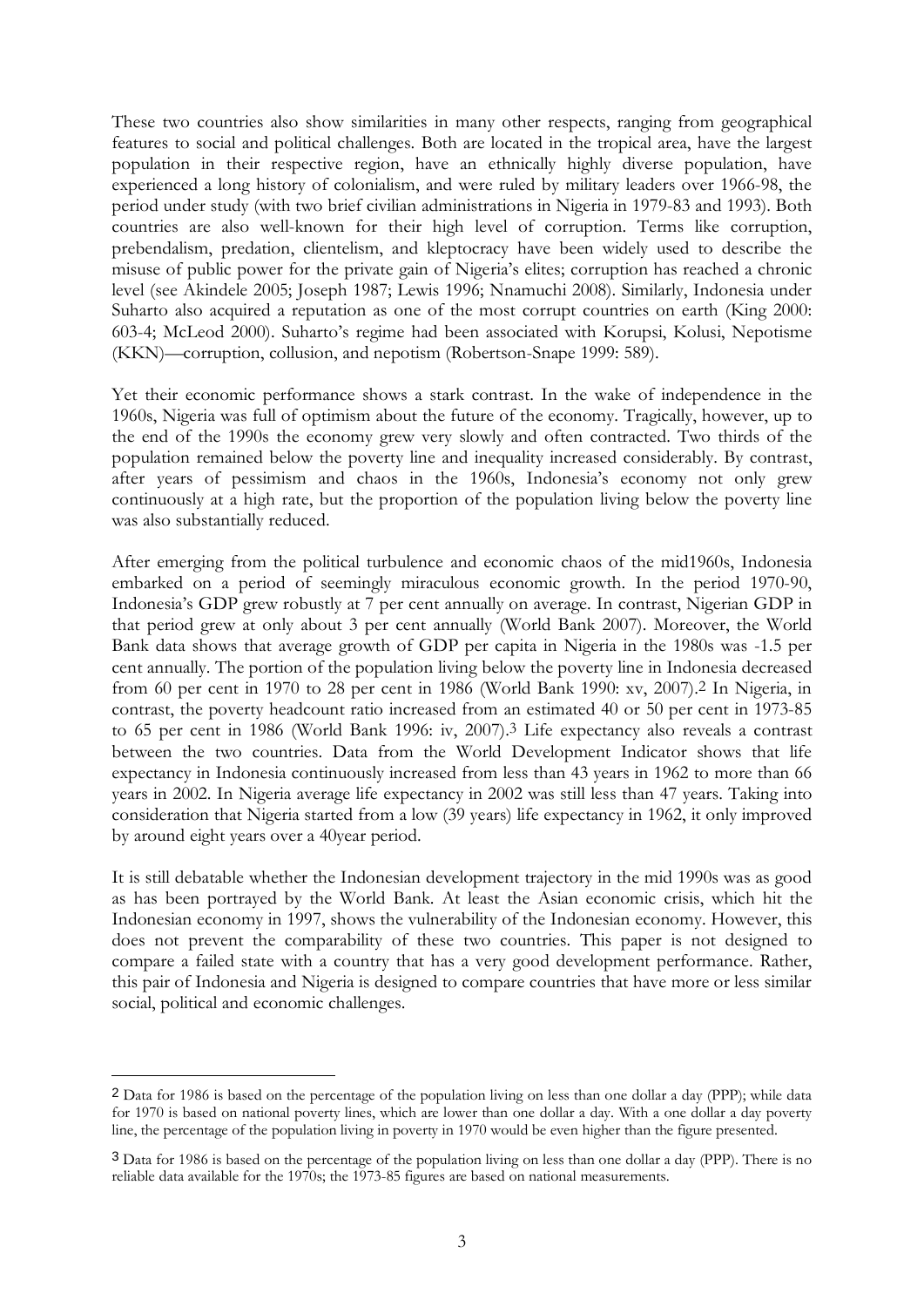### **3 Political and economic changes**

#### **3.1 Indonesia**

In the wake of independence in 1945, the first Indonesian president, Sukarno, had to build a strong basis for a stable national government. Whereas Indonesia had earlier had to struggle for recognition of independence, Sukarno now had to keep the country together. Separatist movements, such as Permesta (PerjuanganSemesta) in 1957 and Negara Islam Indonesia (Indonesian Islamic State) declared in 1949 by Sekarmadji Maridjan Kartosuwiryo, had shown how fragile the country's unity was. Sukarno was successful in bringing national solidarity to the newborn country and kept the country together during the critical period. However, as Rahmat Saleh says, Sukarno paid no attention to economic policies. At that time, the programme was clear, namely politics; it sought to unite Indonesia, to get Irian Jaya [nowadays Papua] from the Dutch, and then to be a world superpower. The priority was to solve political problems. Sukarno, in a way, was successful in this political development, so Indonesia was able to get Irian Jaya back, and also to propagate a new world order. However, the economy was not moving, since he ignored it (interview  $30/10/2008$ ).

Between 1959-65, GDP grew by only 1.8 per cent annually on average (this is lower than thepopulation growth, which was 2.2 per cent annually), exports dropped by 24 per cent, and foreignexchange reserves dropped from US\$267 million to only US\$17 million, which was not enough to finance even one month of imports (Wing et al. 1994: 24). The cost of living also increased substantially, with an inflation rate often cited of 650 per cent for 1965. In short, the situation in the mid1960s shows how fragile Indonesia was.

Frans Seda (2009) argues that the very poor economic conditions were due to an economic regime that concentrated economic activities in the hands of the state (etatism), with a high frequency of interventions, bureaucratic procedures, and controls on prices, production, and distribution. The economy was isolated from the rest of the world with Sukarno's 'go to hell with your aid' proclamation and the takeover of foreign companies, as well as limitations on investment by foreign and private sectors (Seda 2009). In addition, Seda notes the inflationary effects of credit expansion, budget deficits, and circulation of money without proper controls, as well as a regime of multiple exchange rates with unrealistic exchangerate management.

In this chaotic economic situation, the Indonesian Communist Party (PKI) allegedly attempted a coup d'état at the end of September 1965. The coup, however, was quickly suppressed by the military under Suharto's command. In the worsening political and economic conditions, Suharto took over power from Sukarno in March 1966 with the controversial 'Letter of Instruction of 11 March', also known as 'Supersemar' (Hooker 1999: 270). On 12 March 1967 Suharto was proclaimed president by the Provisional People's Representative Assembly (MPR Sementara). The Cold War against communism was an important factor behind the rise and development of the New Order, the term used to characterize Suharto's presidential period. The threat of communism was used not only to gain support from Western powers, particularly from the United States, but also to 'unite' and often to suppress political opposition groups in the country. Mass killings were reported in Central Java, East Java and Bali during the 1965-66 transition period (Vatikiotis 2003: 33; Wertheim 1966: 122).

Faced with the chaotic political and economic situation, Suharto relied on a team from the Faculty of Economics, University of Indonesia (FEUI), led by WidjojoNitisastro, to manage economic affairs. In the beginning, the role of Widjojo and his friends was to be the navigators of the Indonesian economy. They were assigned to the personal staff (*stafpribadi*, or *spri*) of the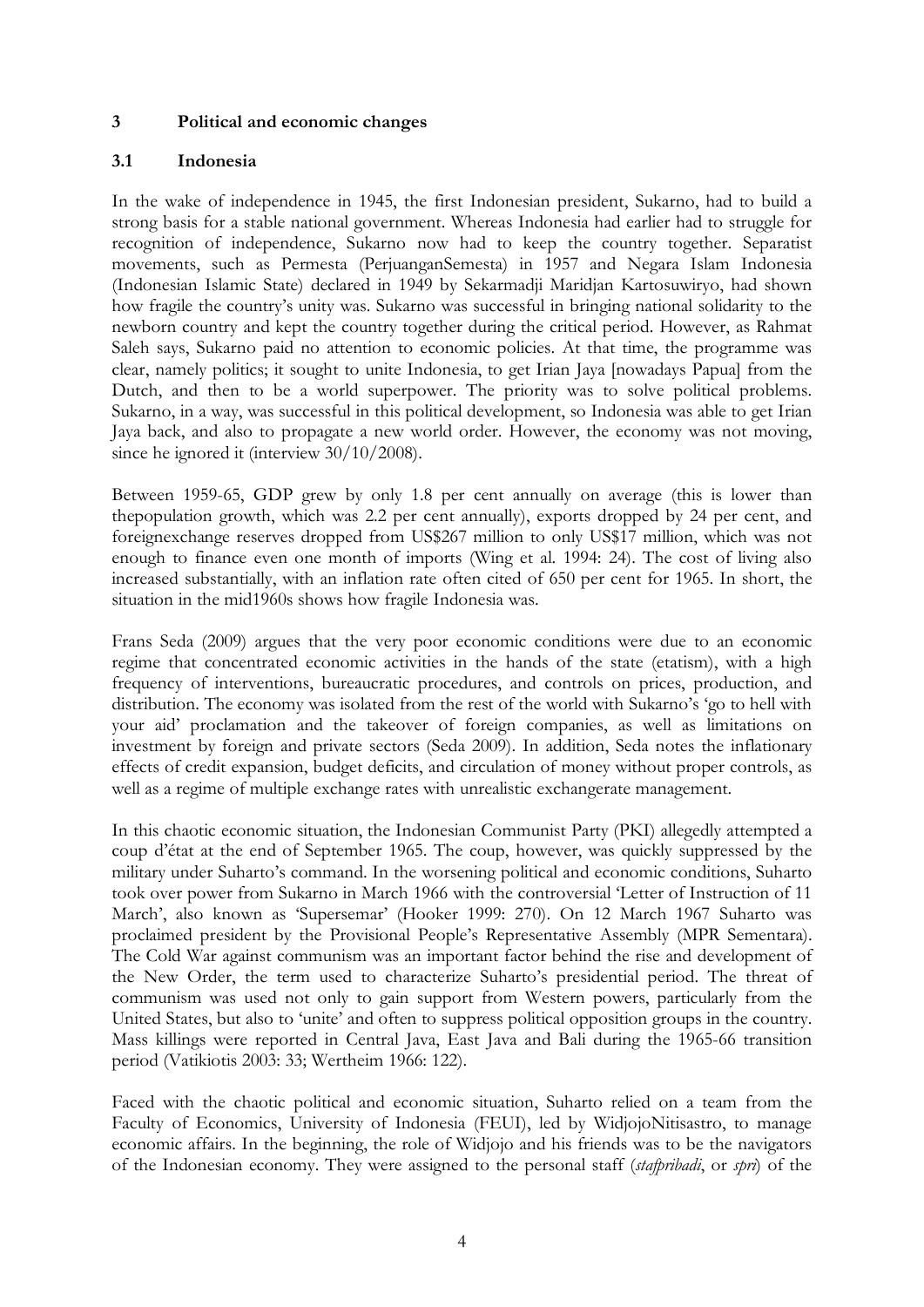chairman of the presidium,4 and were in charge of economic affairs. WidjojoNitisastro, Emil Salim, Subroto, Ali Wardhana, and Mohammad Sadli formed the team of experts for economics and finance that was coordinated by Colonel SudjonoHumardani by a decree on 12 September 1966 (Republik Indonesia 1966). In these positions, they were very powerful in economic policymaking, since any economic decisions had to follow their instructions.

The role of this group became stronger after the reshuffle of the first development cabinet in 1971 when group members gained full control over the economy after all of them were formally appointed to ministerial positions. In the 1971 reshuffle, Widjojo, chairman of the National Development Planning Board (*Badan Perencanaan Pembangunan Nasional*, Bappenas), was given ministerial rank, Sadli became minister of manpower, Subroto became minister of transmigration and cooperatives, and Emil Salim became minister of administrative reform.

The technocrats designed stabilization and rehabilitation programmes and started implementing them in October 1966 (Hong 1968: 135; Seda 2009). The programmes were particularly aimed at controlling hyperinflation, securing food provision, and rescheduling foreign debt. The government also opened the country to foreign investment, implemented balanced-budget principles, and introduced a simplified exchangerate regime, including making the rupiah freely convertible. Suharto's economists' team successfully managed stabilization and rehabilitation during a very critical period, giving legitimacy to the New Order government. Within a few years, the economy was stabilized, and inflation dropped to a more moderate level of 15 per cent in 1969. The economy also grew promisingly from 1968; in that year, GDP, total exports, and manufacturing value added grew by 12 per cent, 10 per cent, and 8.5 per cent respectively (World Bank 2010a). Since that period, the Indonesian economy grew miraculously by about 7 per cent annually for more than 25 years.

During the stabilization period, the role of the FEUI team in managing the Indonesian economy was almost unchallenged. However, in the wake of the Arab oil embargo in 1973, which increased Indonesia's oil revenue, the role of the Pertamina group under IbnuSutowo grew. Confidently, Pertamina expanded to various business activities, not only in the oil sector but also in other areas, such as a petrochemical complex, port facilities, hotels, a tourism complex, an airline, and several rice-growing plantations (Glassburner 1976: 1100). This expansion was not in line with the stabilization programmes designed by the economists' team. As a result, there was growing tension between the FEUI team and IbnuSutowo's group, which climaxed with the 1975 Pertamina scandal and the dismissal of IbnuSutowo in 1976 (Glassburner 1976: 1099, 1103). The removal of IbnuSutowo from Pertamina allowed the technocrats to regain full control over the country's economic management, including the oil money.

Besides the technocrats, the main pillars of the Indonesian New Order were bureaucrats and the military. William Liddle (1983) describes the political structure of the New Order as a pyramid of power, with Suharto at the apex, supported by the military and by the bureaucrats. The military, particularly the army, was the heart of the political system in the New Order (Liddle 1999: 26). With a chain of command from the central power in Jakarta to remote areas in the countryside, the military effectively performed its dual function (*dwi fungi*) in addition to the usual security role, the military was also represented throughout the higher levels of government. Meanwhile, the bureaucracy, particularly through Golkar (*golongankarya,* functional groups), provided the

-

<sup>4</sup> Following the arrest of Sukarno's cabinet ministers, the presidium cabinet, called Ampera Cabinet, was established,, led by the triumvirate Suharto, Adam Malik and Sri Sultan Hamengkubuwono IX. Suharto, the chairman, was responsible for security affairs, Adam Malik for international affairs, and Sultan for economic affairs (Bresnan 1993: 51).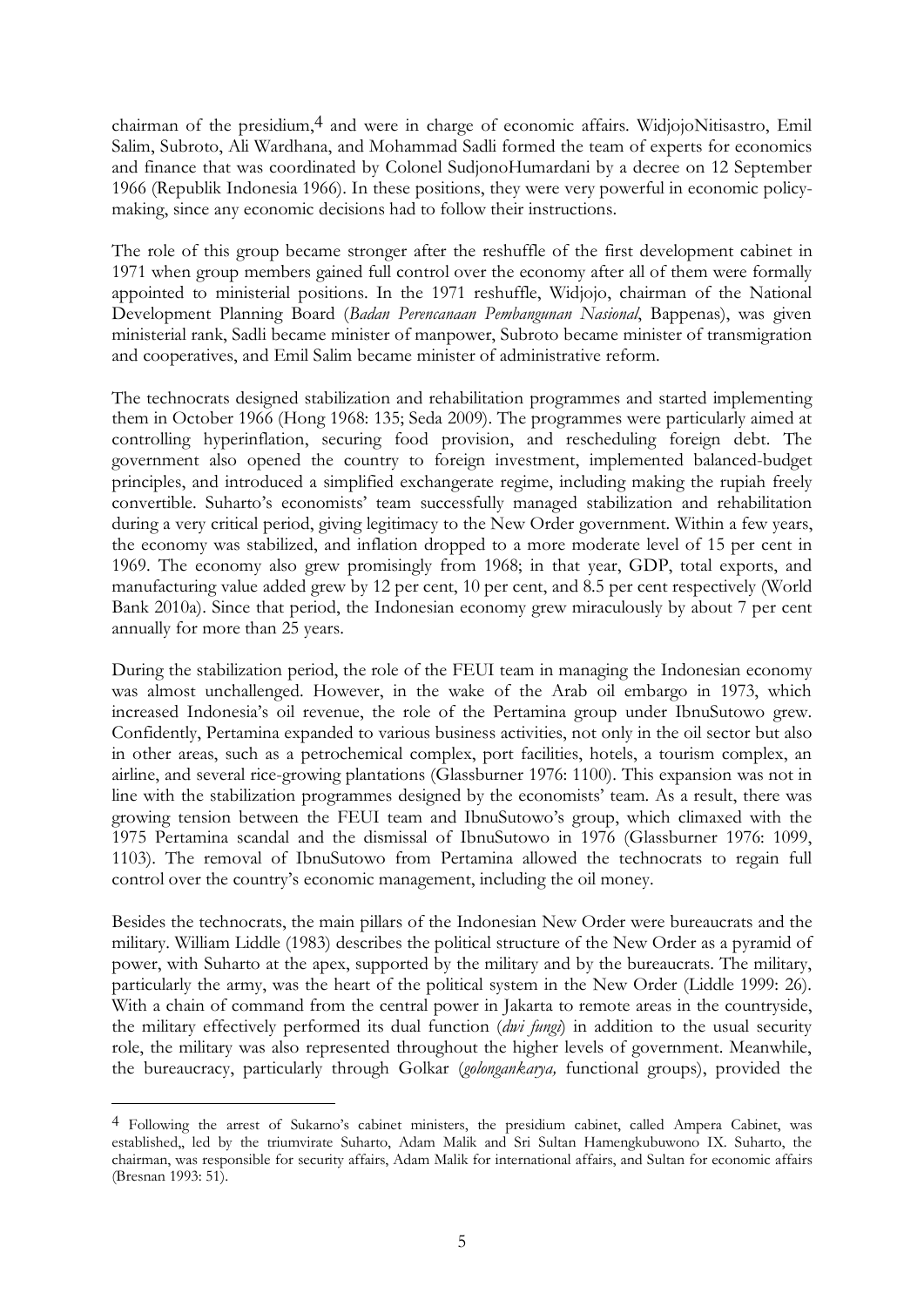political machinery for the New Order. Formed in 1964 by the army to coordinate anticommunist groups during the Sukarno period (Elson 2001: 186), Golkar was then transformed into an unchallenged state party whose members were mainly civil servants. Starting with the first general elections (1971) under the New Order, Golkar always won the majority of seats in parliament and legitimized Suharto's presidency until the 1998 *Reformasi* pushed him out of office. The end of Suharto's power, which is called the reform era, brought Indonesia into a new democratic period. Since then Indonesia has had three general elections and four presidents, Bacharuddin Jusuf Habibie, Abdurrahman Wahid, Megawati Sukarnoputri, and Susilo Bambang Yudhoyono.

### **3.2 Nigeria**

Similar to Indonesia, Nigeria also experienced military domination from 1966-98, with the exception of two periods of civilian administration in 1979-83 and in 1993. In January 1966 a bloody coup d'état led by Major Chukwuma Kaduna Nzeogwu ousted the government of TafawaBalewa, who had been prime minister since independence (Ihonvbere 1996: 193). During this period of political crisis, when Nigeria was deeply fragmented by ethnic and religious cleavages, a counter-coup made MajorGeneral AguiyiIronsi, an Igbo, the head of state of Nigeria on 16 January 1966. However, Ironsi was not in power for long. His decree proposing to end federal governance in favour of unitary governance led to the accusation that southerners were attempting to dominate the country and to sideline northerners (Feit 1968: 190-1). Northerners had the smallest number of positions in the civil service, primarily due to backwardness in education, and this caused them to fear being dominated on a national level by people from other regions, particularly Igbo (Uche 2008: 119). A coup on 29 July 1966 led by Danjuma, a junior military officer from the north, led to the killing of Ironsi (Elaigwu 1987: 64-5).

Lt. Colonel Yakubu Gowon, Ironsi's army chief of staff, took over power and became the head of the Federal Military Government. Gowon re-established federalism and divided the country into twelve states as a panacea for ethnic political problems (see Odetola 1978: 12). The coup, accompanied by ethnic violence against Igbo in the North, forced the Igbo to return to their eastern heartland. Lt. Colonel ChukwumaOdumegwuOjukwu, then military governor of the eastern region, criticized the government in Lagos and declared the Biafran Republic independent of Nigeria in May 1967. This secession led to the Biafran war, which lasted until January 1970 (Uche 2008: 111).

During the Gowon period, the policy arena was dominated by three political groups, namely the military, bureaucrats, and politicians (Elaigwu 1976). However, policy was made by a small circle of bureaucrats known as 'super-permanent secretaries', including Allison Ayida, Philip Asiodu, and Ahmad Joda (Lewis 2007: 134-5). They steered the country during the civil war as well as during the reconstruction period. The Second National Development Plan (1970-74), for instance, was drawn up mainly by the Conference on Reconstruction and Development in Ibadan in 1969, which was led by the 'super-permanent secretaries' (Lewis 2007: 135).

The direction of economic policies during this period reflects the widespread criticism of the policies of the First Republic. The economy at the time was regarded as much too dependent on foreign ownership, did not produce enough value added, and discouraged indigenous business (Anyanwu, Oyefusi, Oaikhenan, and Dimowo 1997: 95). Therefore, sovereignty over the national economy was the main agenda of the regime after the civil war. The Indigenization Decree was announced in 1972 to create an economically independent country with increased opportunities for indigenous businessmen (Ogbuabu 1983: 250). Coincidentally, the oil boom in the 1970s also occurred in this reconstruction period. Increased oil revenue provided fuel for further shifting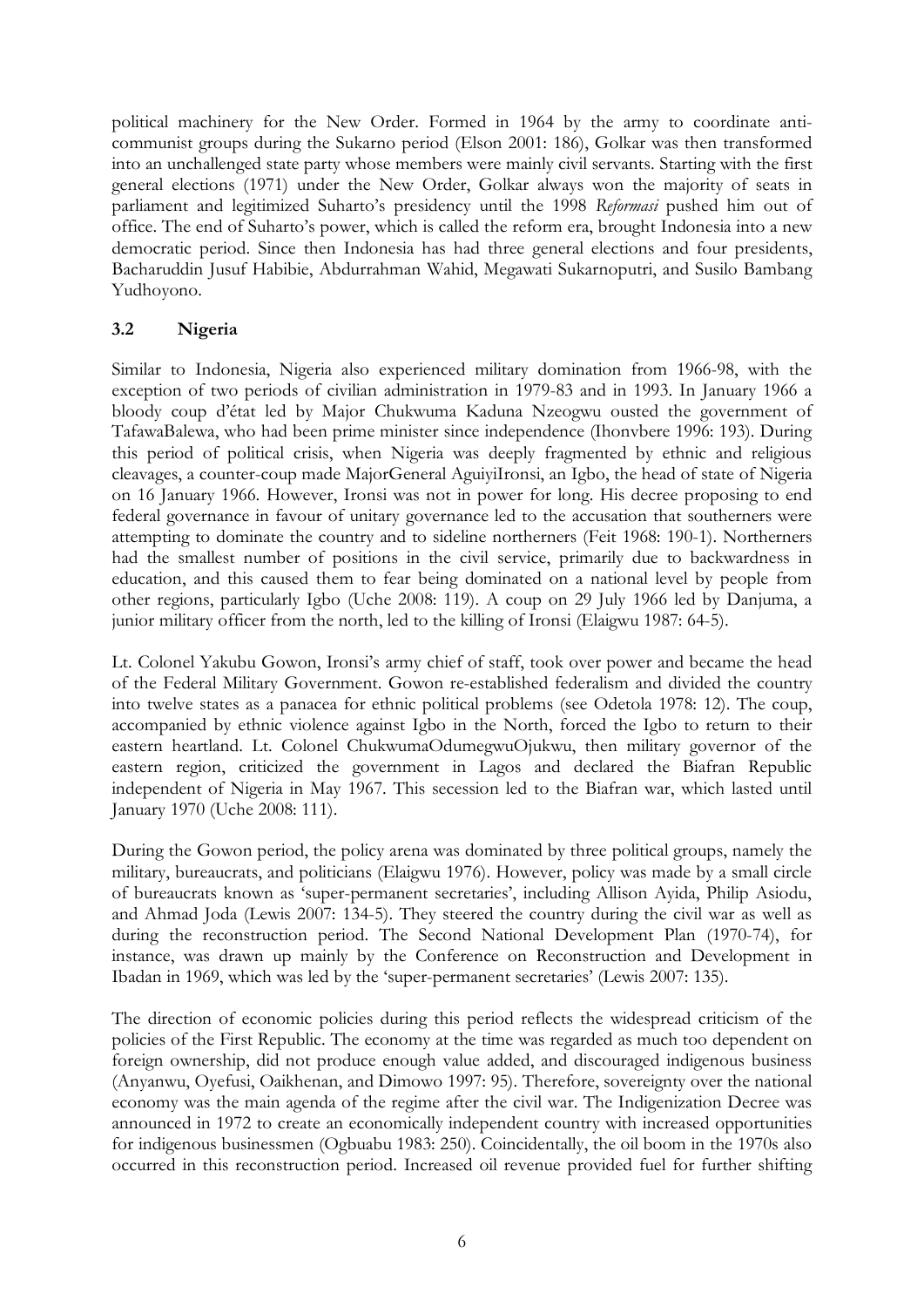the economy toward nationalism and *etatism*; the government expanded protection for importsubstituting industries, enlarged the role of state-owned enterprises, and increased protectionist measures, as well as maintained an overvalued currency (Lewis 2007: 137).

Unfortunately, these nationalist projects failed to transform the country into a sovereign economy. Instead, they resulted in problems such as inflation, unemployment, widening social inequality, and rent-seeking behaviour (Lewis 2007: 138-9). In addition, corruption and the failure to turn power back to a civilian regime created more disappointment. In July 1975, while Gowon was travelling abroad, General Murtala Muhammad, who had been a central figure in the July 1966 coup, took over power and became the fourth Nigerian head of state (Turner 1978: 190).

Murtala pledged to fix the state that had been 'characterised by lack of consultation, indecision, indiscipline and even neglect' (Turner 1978: 190). However, just nine months later he was killed in a failed coup. General OlusegunObasanjo, the second in command, replaced him as head of state and continued the Murtala–Obasanjo administration. Murtala not only dismissed the Gowon military regime, but also sacked a substantial tier of the upper bureaucracy, including the 'super-permanent secretaries'. More than ten thousand civil servants were ousted from the government (Lewis 2007: 145); this marked the decline of the power of the bureaucracy in Nigeria. The new policy arena was dominated by federal military officers, while the influence and autonomy of military governors was reduced (Lewis 2007: 145). A further seven states and a third tier of local government below the state level were introduced in 1976 (Lewis 2007: 151).

The Murtala–Obasanjo administration, however, continued the nationalist and *etatism* economic orientation of the previous regime. Fuelled with oil money, expenditure in the Third National Development Plan (1975-80) grew by more than thirteen times compared to the previous plan; it increased state investment and state ownership in economic activities (Lewis 2007: 146). The government also strengthened the previous Indigenization Decree with a 1977 decree that further limited foreign participation in the economy (see Ogbuabu 1983: 253). The economy, however, performed badly. Foreign debt increased significantly, the currency was overvalued, and investment was low due to monetary restraint and the indigenization programme. The overall picture of the economy could be seen in the drop of GDP in 1978 (Lewis 2007: 149). GDP dropped by 5.8 per cent from US\$119 billion in 1977 to US\$112 billion in 1978 (World Bank 2007).

The year 1979 brought new hope for Nigeria. In that year, power was transferred to a civilian administration through general elections, in which five parties participated. The National Party of Nigeria (NPN), with a large base of Hausa-Fulani voters, narrowly won the election (Lewis 2007: 152). ShehuShagari, the NPN presidential candidate, was inaugurated as president of the Second Republic.

The second oil windfall in 1979 increased government revenue significantly, and led to a large surplus on the balance of payments and growing foreign reserves. This all stimulated higher spending and consumption. Like its military regime predecessors, this government spent heavily on manufacturing and infrastructure, such as the Ajoukuta steel complex and the new Federal Capital Abuja project (Lewis 2007: 155). However, with the decrease in oil prices from 1981, the balance of payments started to deteriorate and foreign debt increased. This was made worse by chaotic competition among political parties, which led to corruption and economic mismanagement (Diamond 1985: 327). As Ihonvbere (1996: 196) describes it, 'Three years of civilian rule in the Second Republic had bled the nation dry, mismanaged huge oil "rent", more than doubled the foreign debt profile, destroyed the manufacturing and productive base, and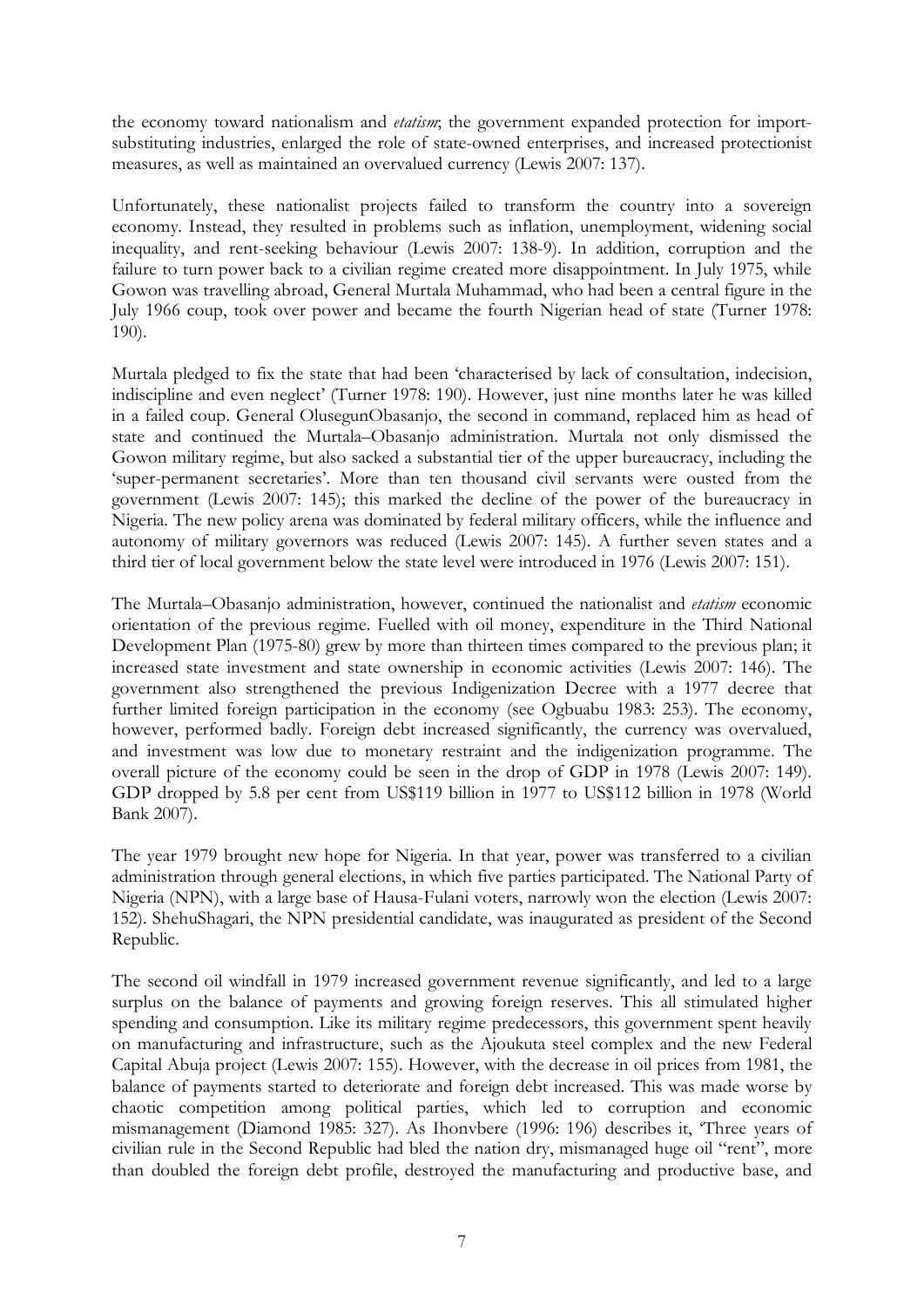accentuated social tensions and conflicts to unprecedented proportions'. The aggregate index for the manufacturing sector, for instance, fell by 20.7 per cent in 1983, and employment in the construction industry fell by more than 62 per cent from 1980-83 (Forrest 1986: 18).

After a controversial victory by NPN in the elections of 1983, ShehuShagari was inaugurated for a second term. However, on the last evening of 1983, Major General MuhammaduBuhari was installed as the new head of state after a coup d'état. The coup was welcomed by many Nigerians who no longer believed in the Shagari-led civilian administration. Buhari and his chief of staff, MajorGeneral TundeIdiagbon, took dramatic steps to curtail corruption and impose discipline in the country. The government 'arrested hundreds of politicians, fired hundreds of public officials, and seized huge sums of cash from politicians' homes' (Diamond 1985: 327). However, there was not much improvement in economic management. Exacerbated by further decreases in oil prices, the economic situation was no better than it had been under the previous administration. Moreover, Buhari's anti-democratic behaviour, such as enacting the 'draconian' Decree Number 2/1984, allowing detention of any citizen and providing a blank checque to arrest and intimidate critics, contributed to his downfall (Diamond 1985: 327-8).

On 27 August 1985, Major General Ibrahim BadamasiBabangida took over power from Buhari. Babangida declared an emergency in economic affairs and promised drastic measures to overcome the problems. He brought high-profile academics and technocrats, such as Chu Okongwu and KaluIdikaKalu, into his cabinet. He introduced the International Monetary Fund's (IMF) structural adjustment programme to achieve budget restraint, exchangerate reform, trade, and financial liberalization, as well as privatization of state-owned enterprises. Prior to the enactment of the measures, Babangida opened a wide public debate on the need for the IMF to support the Nigerian economy. However, implementation of the structural adjustment programme did not provide much improvement for the Nigerian economy and may have made it worse (Ihonvbere 1996: 196). GDP grew by 6 to 9 per cent per year from 1988-90 (World Bank, 2007), but unemployment and inflation rose sharply (Lewis 2007: 165).

The political stalemate in the 1993 general elections worsened the situation. Chief M.K.O Abiola, a prominent Yoruba Muslim, won the election. However, Babangida declared the polls invalid and installed Chief Shonekan as caretaker of an interim national government. The annulment of the election results created dissatisfaction, since the election had held out hope for a transition to democracy, which Babangida had promised since 1986 (Ihonvbere 1996: 197). Protests turned into riots and violence. Moreover, an announcement of a sevenfold increase in fuel prices dictated by the agreement with the IMF ended Shonekan's administration. Major General SaniAbacha, former chief of staff and defence minister at the time, took over power, dissolved the elected national and state legislatures, and fired the state and local governors (Lewis 1994: 323), thus ending the dream of a democratic transition.

As for economic management, Abacha initially appointed Kalu Idika Kalu, former finance minister in Babangida's cabinet and the first architect of the structural adjustment programme (SAP) in Nigeria, in order to gain support from international donors. However, within a short time he dismissed Kalu to make more room for his own economists' team, who favoured more state intervention rather than following the SAP agenda. Currency controls were revived, as well as controls over finance and trade. The exchange rate was fixed at 22 naira per dollar, rather than adjusting it to the market price (interview 28/09/2009). As a result, the economy deteriorated and inflation skyrocketed. In addition, corruption was chronic. Abacha's period is considered to have been more predatory than previous military regimes. Lewis (1999: 151) notes that Abacha had created 'a virtual shadow government around his inner court' and had 'seriously undermined the civil service, the judiciary and the public education system'. It is estimated that over a billion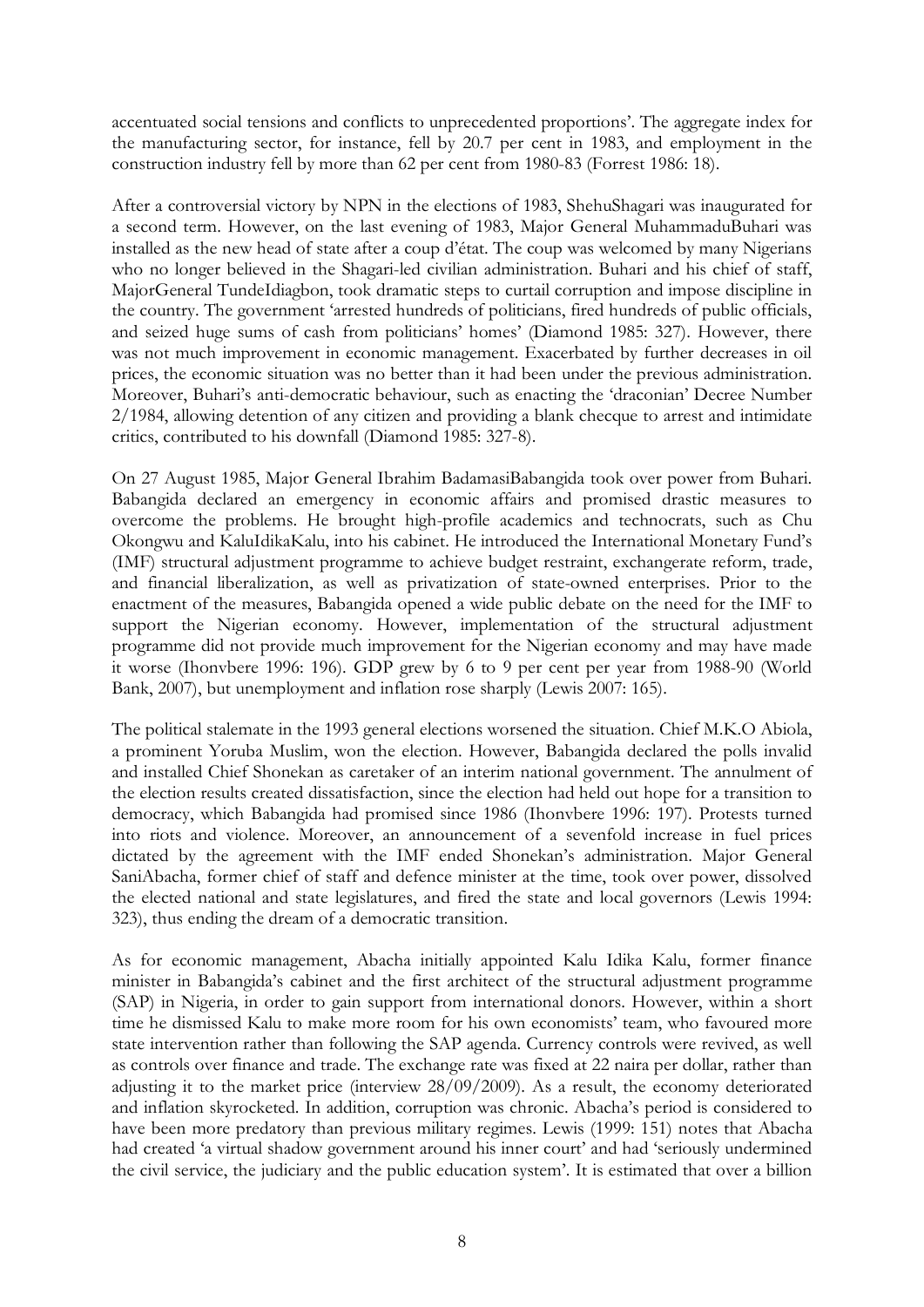dollars were stolen from state funds by Abacha, and that hundreds of millions were looted by his cabinet members (Kraus 2002: 424). In June 1998, Abacha died, leaving the exact amount of money lost to corruption unrevealed.

From 1998-99 General Abdulsalami Abubakar led the transition to democracy. Since then the country has experienced three general elections and three presidents, namely Obasanjo, UmaruYar'adua, and Goodluck Jonathan.

### **4 Characteristics of foreign aid**

Indonesia and Nigeria have both had episodes of imprudent foreign debt management. Figure 1 shows an increase in Indonesia's external debt since the beginning of the 1980s to the mid 1990s, when crisis hit Indonesia's economy badly. In the 1970s, the average ratio of foreign debt to gross domestic income (GDI) was about 35 per cent. The ratio of debt to GDI could be maintained around 35 per cent because the Indonesian government realized that above that point could hamper the economy, as happened in the 1960s. When the world oil price started to decrease at the beginning of the 1980s, however, the ratio of foreign debt increased to around 60 per cent of GDI. It was then stabilized around that point, thanks to increasing exports since the mid-1980s. Total external debt grew from US\$22.8 billion in 1981 to US\$79 billion in 1991. However, when the Asian economic crisis hit hard in 1997, the ratio of debt to GDI increased significantly to more than 160 per cent. First, the Indonesian government need more money to back up the budget and stabilize the economy. On 5 November 1997, for instance, the IMF approved more than US\$8.3 billion special drawing rights (SDR), for the Indonesian government 'to restore market confidence, orderly adjustment of the current account, limit the unavoidable decline in growth and contain the inflationary pressure of exchange rate depreciation' (Chowdhury and Sugema 2005: 16). Second, the depreciation of Indonesian rupiah, from 2,500 to 15,000 rupiah per US dollar, suddenly made the ratio of foreign debt to GDI increase more than threefold, because most of Indonesian income is in local currency. Realizing the imprudent external debt situation, the ratio of external debt to GDI was then decreased to 60 per cent in 2003 and less than 30 per cent in 2010.



Figure 1: External debt stocks

Source: World Bank (2013).

Note: % of gross national income.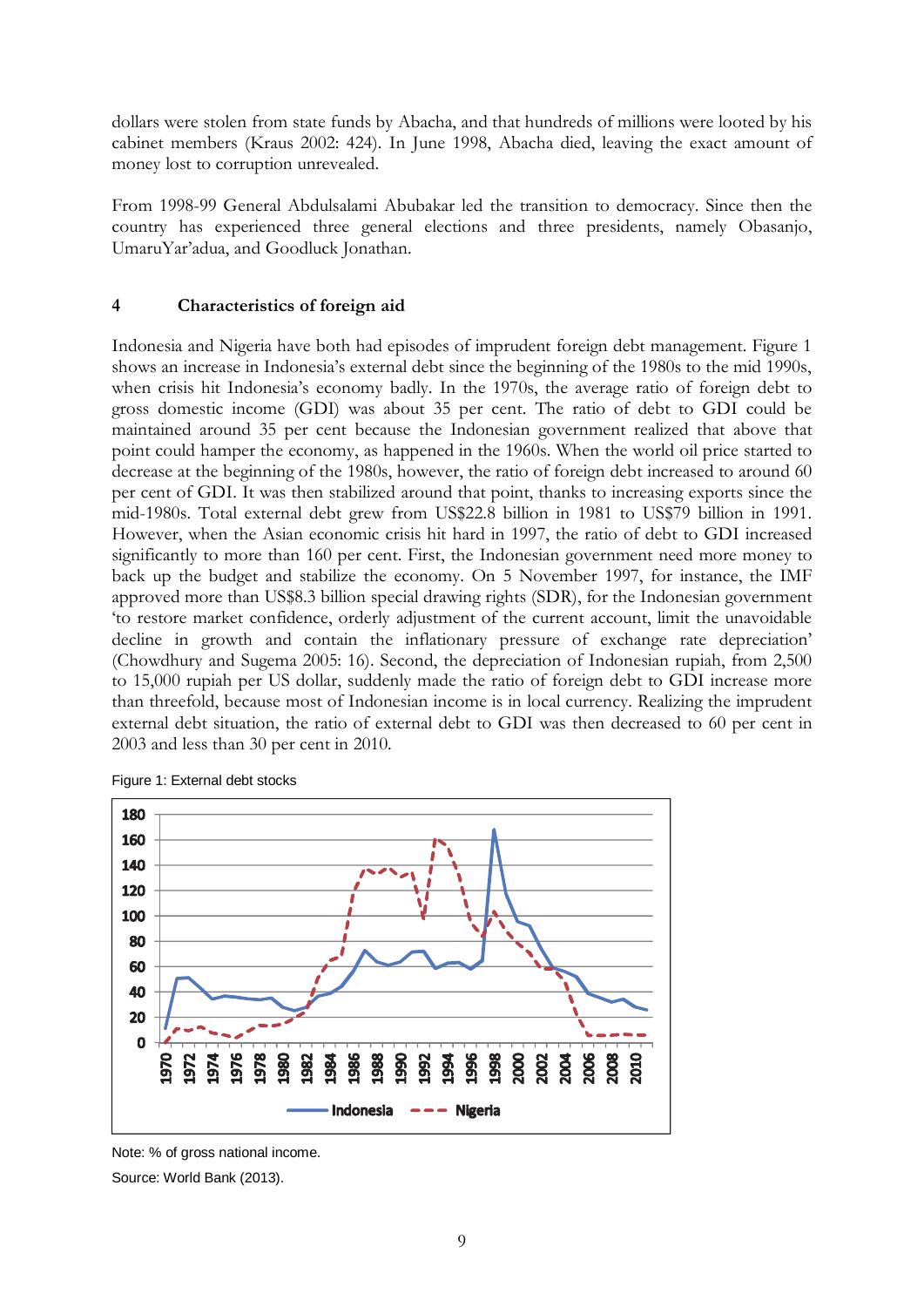

Figure 2: Net official development assistance received (constant 2011 US\$)

Source: World Bank (2013).

Figure 2 shows net official development assistance received by the two countries from 1960- 2011. It shows that Indonesia received much higher net official development assistance compared to that received by Nigeria. Over 1960-2000, on average, Indonesia received more than US\$2 billion of net official development assistance annually. Meanwhile, at the same period, on average Nigeria received net official development assistance of less than US\$0.5 billion annually. The limited access to foreign aid that usually had a larger grant component and a lower interest rate meant Nigerian policy makers had to borrow a more expensive loan.

| Indicator Name                    | 1971 | 1976 | 1981 | 1986 | 1991 | 1996  | 2001  | 2006  | 2011  |
|-----------------------------------|------|------|------|------|------|-------|-------|-------|-------|
| Indonesia                         |      |      |      |      |      |       |       |       |       |
| External debt stocks (total)      | 5.0  | 14.0 | 22.8 | 42.9 | 79.5 | 129.0 | 132.3 | 136.0 | 213.5 |
| External debt stocks (short term) | 0.5  | 1.4  | 3.3  | 6.5  | 14.3 | 32.2  | 20.0  | 12.2  | 38.2  |
| External debt stocks (long Term)  | 4.4  | 12.6 | 19.5 | 36.4 | 65.0 | 96.8  | 102.9 | 123.4 | 172.3 |
| <b>Nigeria</b>                    |      |      |      |      |      |       |       |       |       |
| External debt stocks (total)      | 1.0  | 1.3  | 11.4 | 22.2 | 33.5 | 31.4  | 31.3  | 8.0   | 13.1  |
| External debt stocks (short term) | 0.3  | 0.4  | 4.4  | 3.7  | 0.9  | 5.7   | 1.6   | 3.9   | 4.1   |
| External debt stocks (long Term)  | 0.7  | 0.9  | 7.0  | 18.5 | 32.7 | 25.7  | 29.4  | 3.8   | 6.4   |

Table 1: External debt stock (billion US\$)

Source: World Bank (2013).

Nigeria did not borrow from external sources in huge amounts (relative to their GDI) until the late 1970s, when the world oil price started to decrease. Up to 1976 Nigerian external debt was only US\$1.3 billion (Table 1). A huge increase in oil revenue meant the Nigerian government had enough money to finance their programmes. During that period the ratio of foreign debt to gross national income (GNI) was less than 20 per cent (Figure 1), and the country was considered to be under-borrowing. When the world oil price declined Nigerian external debt increased significantly and the ratio of foreign debt to GNI reached more than 130 per cent in 1987. The increasing foreign debt was particularly triggered by the need to finance government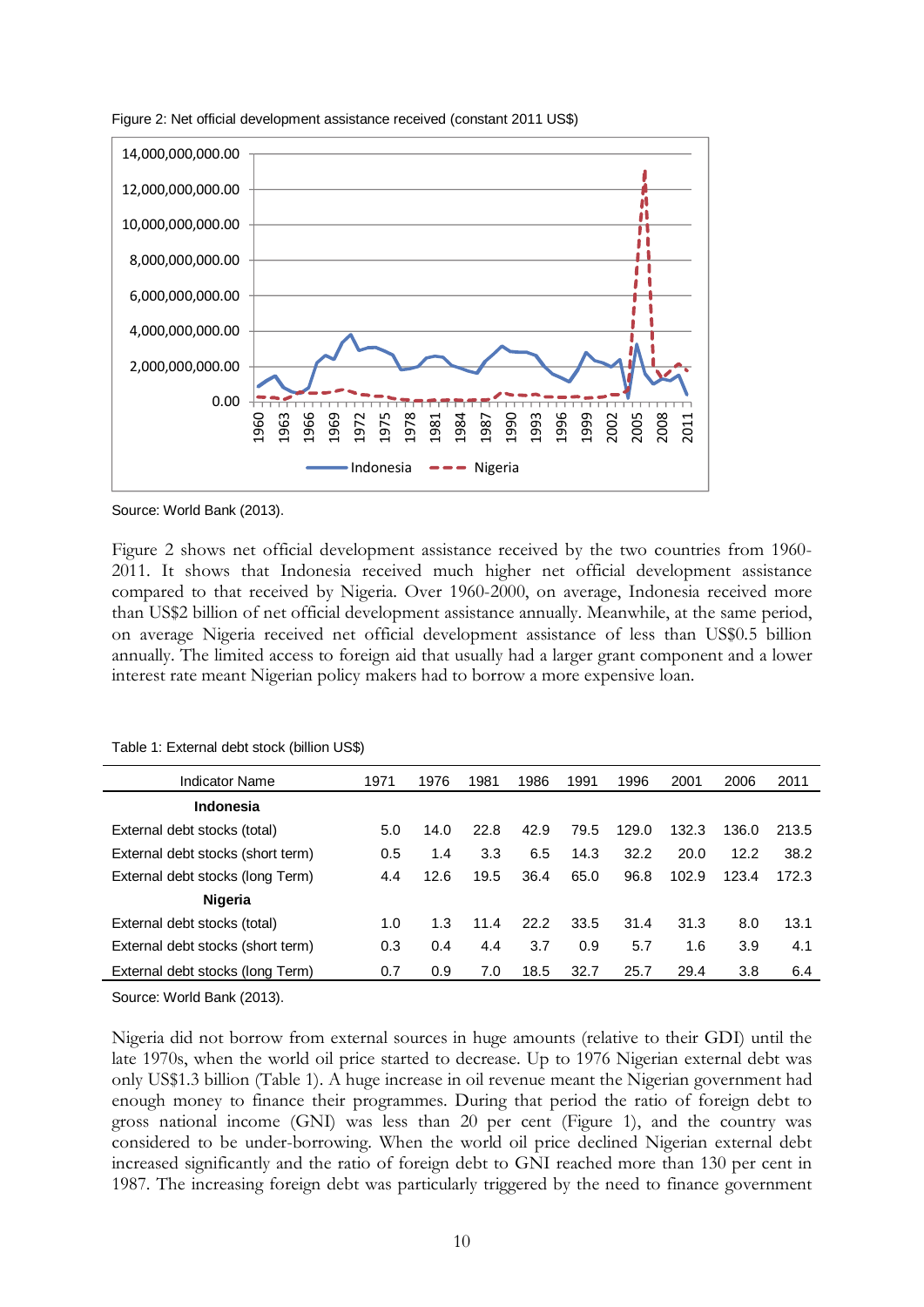expenditure and also to finance structural adjustment programmes, adopted by the country in the mid 1980s. Unfortunately, unlike Indonesia, which was fully backed up by the World Bank and IMF and so was able to access concessional loans, Nigeria turned to the petrodollar market to borrow. Therefore, Nigerian foreign debt in the 1980s mainly consisted of short-term debt with high interest rates (Lewis 2007: 192). The chaotic political situation following the general election in 1992 led to another increase in the ratio of foreign debt to GDI; it reached more than 160 per cent in 1993. However, the ratio of debt to GNI decreased soon after General Sani Abacha took over the Nigerian presidency in a military coup,mainly because Abacha did not have access to international capital due to an international embargo.





Note: % of GNI.

Source: World Bank (2013).

Interestingly, even though the amount and ratio of foreign debt to GNI in Indonesia were relatively higher than Nigeria, Figure 3 shows that the debt service as a percentage of GNI in Indonesia was always lower than for Nigeria. It means that the principal and interest for Indonesia's annual debt repayment were relatively lower (as a percentage of GNI) than that for Nigeria. On average, from 1970-80, the debt service ratio to GNI in Indonesia was less than 5 per cent. Even during the period of decreasing oil price in the 1980s, when Indonesia's foreign debt increased significantly, the average debt service ratio to GNI could be maintained below 10 per cent. It was only during the Asian economic crisis in the second half of the 1990s that the debt service ratio to GNI was above 10 per cent. In 2002 the debt service ratio to GNI had decreased to 10 per cent and in 2011 it was only 4 per cent.

The situation of debt service ratio to GNI was in contrast to the Nigerian case. In the1970s the debt service ratio to GNI in Nigeria was less than 5 per cent because Nigeria did not borrow much from the external sector. However, in the 1980s, during decreasing world oil prices, the debt service ratio to GNI was about 20 per cent on average, about twice that of Indonesia. In relative terms Nigeria's debt repayment was much more expensive because it got the debt from international financial markets with high interest rates rather than concessional debt with low interest rates. The Nigerian elites believed that the decreasing oil price would only be temporary, so they believed they could repay the debt soon after the oil price increased. Their confidence because of huge oil revenue in the 1970s had led to imprudent debt management in the 1980s to the early 1990s.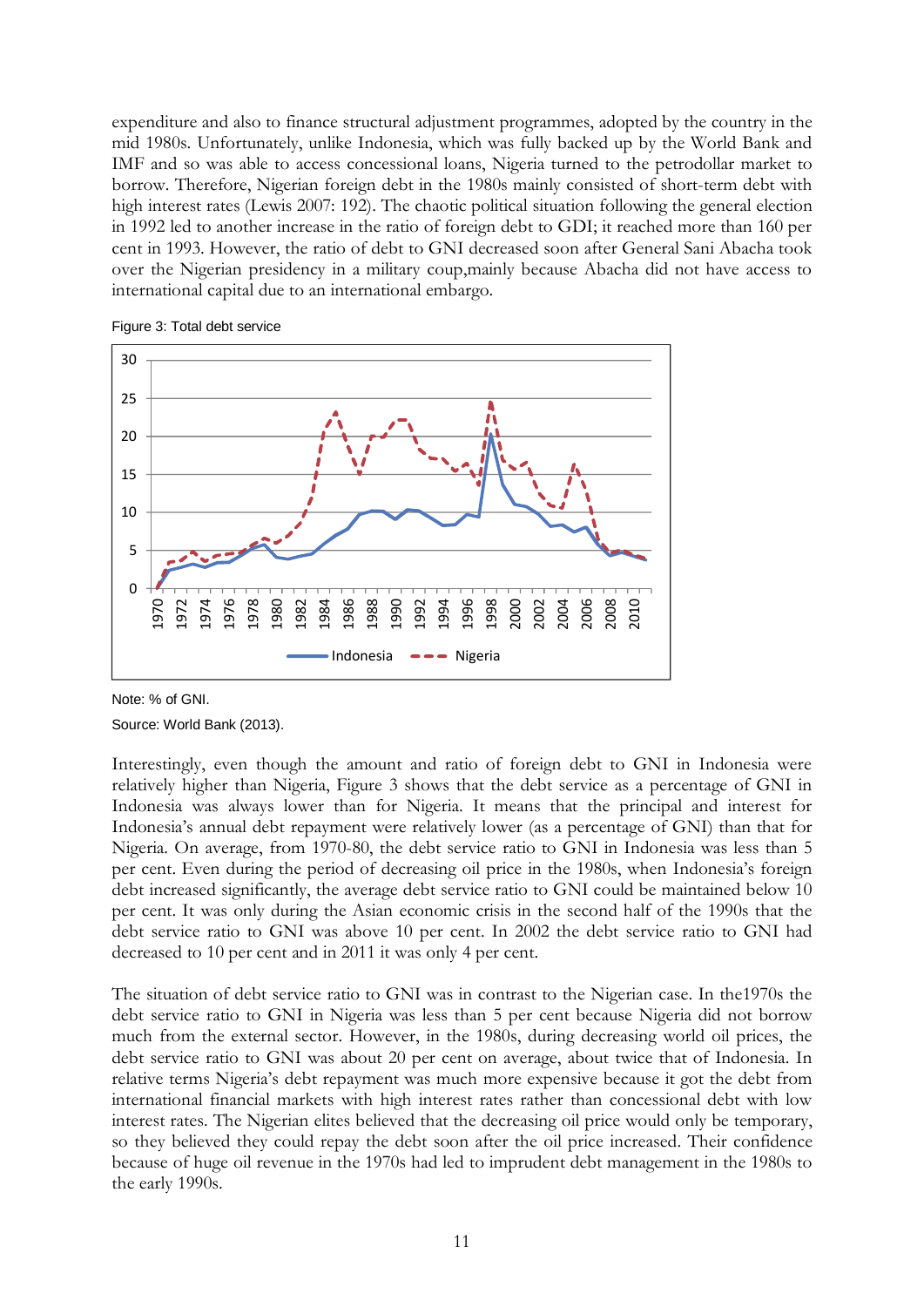There was also a problem with conditionality, required by donor agencies, whichdid not fit with their programmes. Even more, there was a strong negative sentiment toward the World Bank and IMF in Nigeria. Onaolapo Soleye, commissioner of finance 1983-85, recalls that when he went to the US Department of State asking for economic help, he was blamed for not cooperating with the IMF. There were always two requirements: to devalue the naira and to get out of OPEC. He recalls that Donald T. Regan, White House chief of staff, said: 'No IMF no credit, no IMF no aid' (Interview 12/05/2009). James Johnson Oluleye, Nigerian commissioner of finance 1976-79, also notes that policy guidance by international actors had neo-colonial overtones, which would prevent the country from being an independent economy. According to him 'resorting to the IMF could have meant walking into an economic ambush of which we could not get out for some years to come' (Oluleye 1985: 210). This contrasts with the relationship between Indonesian technocrats and the international organization officer. The Indonesian technocrats and the IMF and World Bank officers shared the language of economics that made it easier to build a partnership.

| Indicator                                  | Country   | 1971- | 1981- | 1991- | $2001 -$ | $1971 -$ |
|--------------------------------------------|-----------|-------|-------|-------|----------|----------|
|                                            |           | 80    | 90    | 00    | 10       | 2010     |
| Average interest on new external debt      | Indonesia | 4.48  | 6.89  | 4.79  | 2.56     | 4.68     |
| commitments, official (%)                  |           |       |       |       |          |          |
|                                            | Nigeria   | 6.71  | 8.34  | 4.43  | 1.18     | 5.17     |
| Average maturity on new external debt      | Indonesia | 28.24 | 22.46 | 21.80 | 23.98    | 24.12    |
| commitments, official (years)              |           |       |       |       |          |          |
|                                            | Nigeria   | 20.70 | 17.32 | 25.39 | 33.88    | 24.32    |
| Average grant element on new external debt | Indonesia | 43.64 | 22.83 | 35.92 | 51.76    | 38.54    |
| commitments, official (%)                  |           |       |       |       |          |          |
|                                            | Nigeria   | 21.88 | 10.34 | 43.34 | 72.14    | 36.92    |
| Average grace period on new external debt  | Indonesia | 7.48  | 6.50  | 6.03  | 5.75     | 6.44     |
| commitments, official (years)              |           |       |       |       |          |          |
|                                            | Nigeria   | 5.54  | 4.86  | 7.27  | 9.17     | 6.71     |

Table 2: Selected indicators

Source: World Bank (2013).

Selected indicators in Table 2, show why the debt service ratio to GNI in Indonesia was very low compared to Nigeria. First, the average interest rate was very low. In the 1970s on average it was 4.5 per cent, more than 2 per cent lower than that for Nigeria. Moreover, if we look in more detail, prior to the Pertamina scandal in 1975, the average interest rate for new public external debt in Indonesia was less than 3 per cent. Because of their experience with debt problems in the 1960s, the Indonesian policy elites had decided to only receive new foreign debt with an interest rate at a concessional discount of around 3 per cent. At a time of decreasing oil prices in the 1980s, even though the average interest rate for new public external debt in Indonesia was more than 6 per cent, it was still lower than that of Nigeria which reached more than 8 per cent. The heavy burden on Nigeria to meet annual repayment came also from the fact that the grant element in new debt commitment was very low in the 1970s and 1980s (see Table 2). Moreover, maturity and periods of grace for external debt commitment in Nigeria were much shorter than those for Indonesia and required Nigeria to repay principal debt at a higher rate annually.

The motives of lenders behind external debt are often associated with success and how the debt could be used. It is therefore, important to understand the sources of external debt. The currency composition of Public and Publicly Guranteed (PPG) debt is a good indicator to know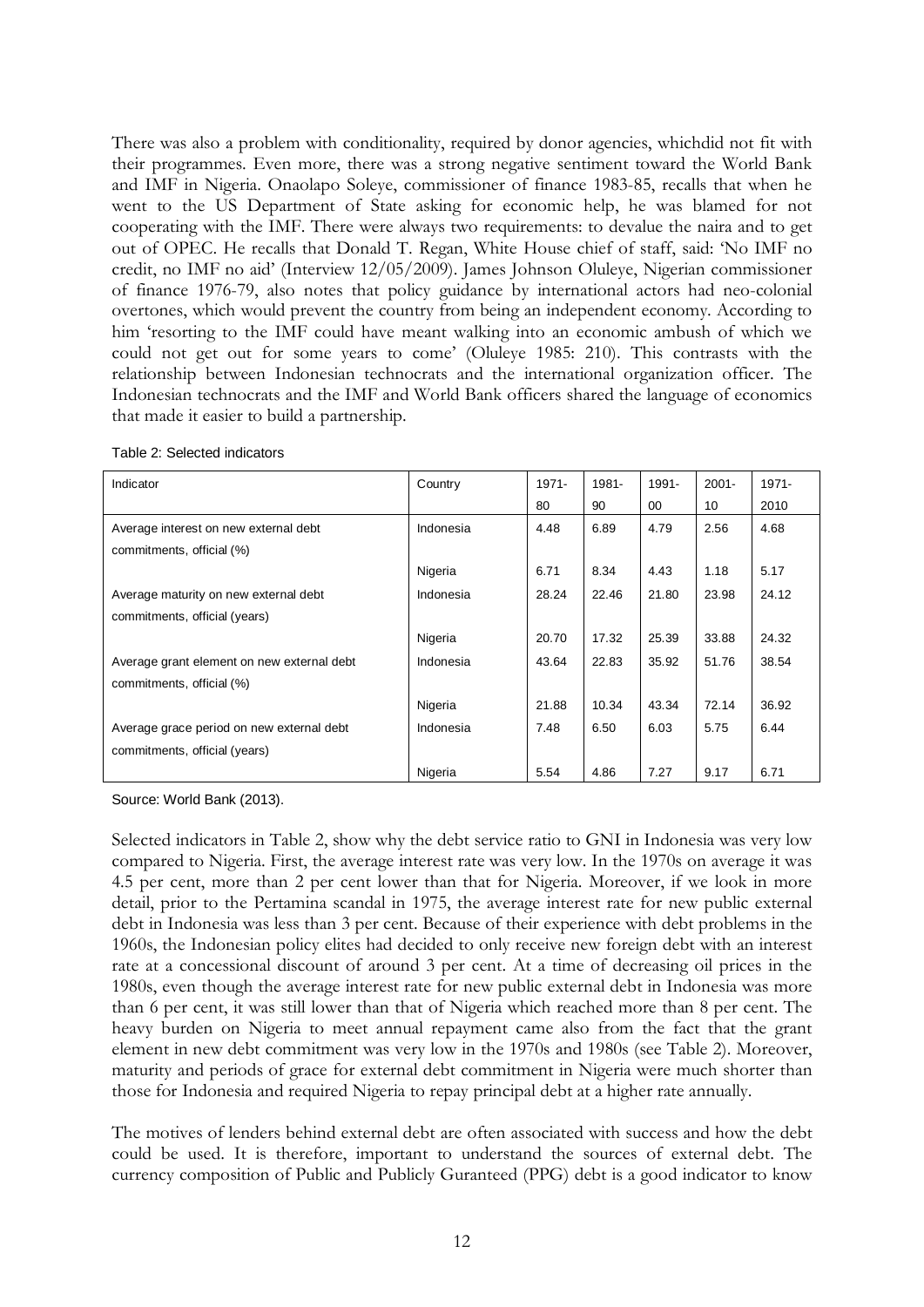about the sources. The composition could also help to predict debt vulnerability because of currency fluctuation. As can be seen from Figure 4, in Nigeria, before 1978, external debt was in multilateral currencies because it mainly came from multilateral donors. The US dollar only came to dominate the structure of Nigerian foreign debt since 1978. This not only demonstrated increasing relations with the US, but also the availability of the petrodollar in the market. Meanwhile, external debt from multilateral countries and the United Kingdom was declining.



Figure 4: Currency composition of PPG debt, Nigeria

Source: World Bank (2013).

For Indonesia, about 40 per cent of external debt was denominated in US dollars. However, unlike Nigeria, alongside US domination of the Indonesian debt structure, the Japanese yen and multiple currencies were also prominent (Figure 5). Since the beginning of the 1970s, the role of the Japanese yen in Indonesian debt was increasing; since the beginning of the 1980s, at least 30 per cent of Indonesian external debt was in Japanese yen. Similarly, external debt from multilateral countries had also been increasing since the 1970s, with a peak in the early 1990s. The increasing role of multilateral countries was due to the role of the Inter-Governmental Group on Indonesia (IGGI). As part of debt negotiation at the end of the 1960s, there was an agreement that IGGI5 should be consulted on any foreign debt to Indonesia. About 25 per cent of Indonesian external debt from 1980-97 came from members of IGGI (without US and Japan).

Figure 5: Currency composition of PPG debt, Indonesia

<u>.</u>

<sup>5</sup> More about IGGI will be discussed later.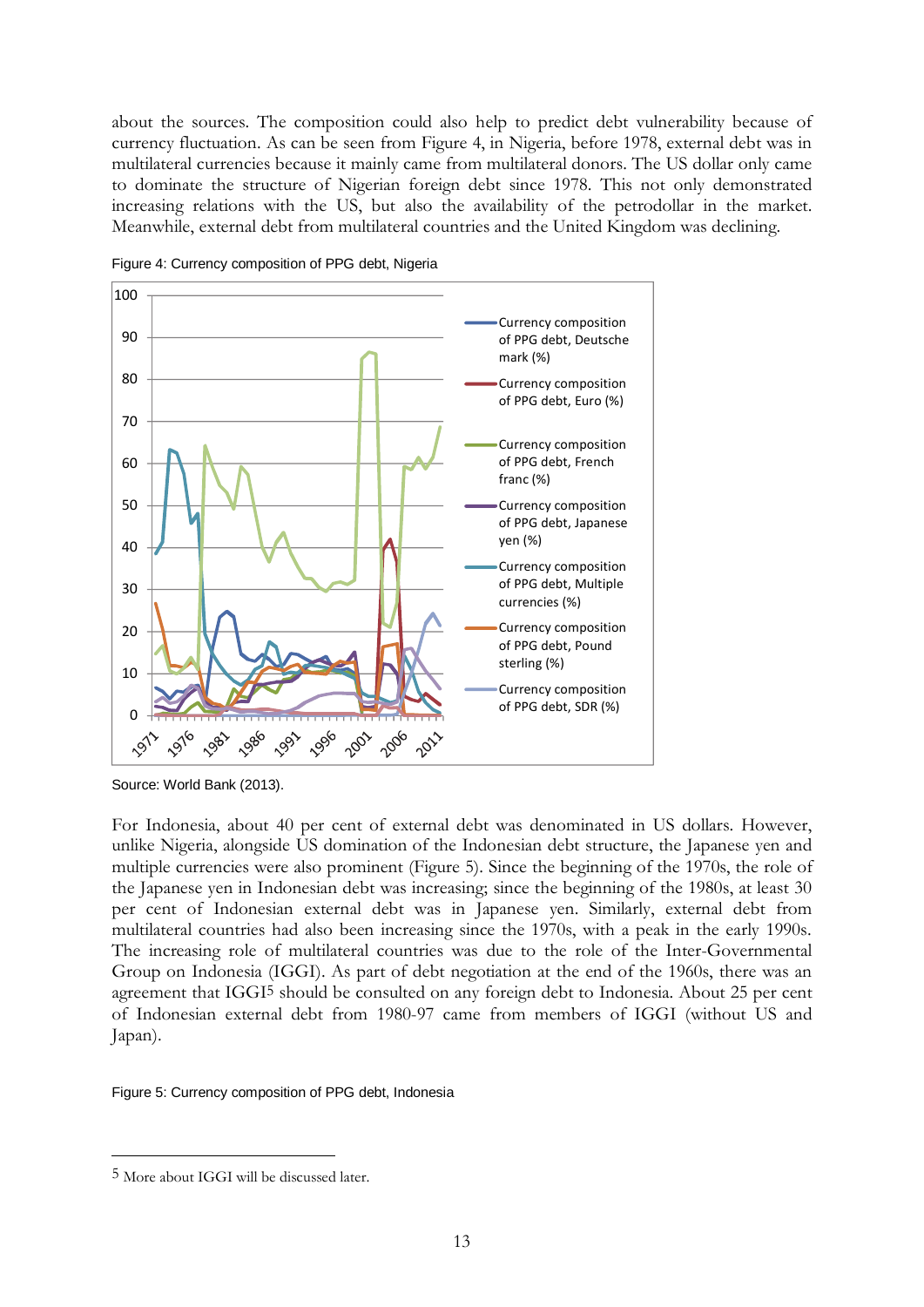

Source: World Bank (2013).

#### **5 The role of foreign aid**

Foreign aid has played an important role since the beginning of the Indonesian New Order regime. To confront the economic crisis, the Indonesian technocrats realized the need for debt relief and new foreign aid. Postponing debt repayment and making new capital available were important to support Indonesia's new economic policies (Posthumus 1972: 57). The new government quickly established a close and supportive relationship with international donors such as by re-joining the IMF and the World Bank to attain support from these institutions. They also visited donor countries to negotiate debt relief.

During the mid 1960s crisis period, postponing debt repayments was crucial to ease the burden of the government to finance the country. Moreover, with limited foreign reserves, basically it was impossible for the Indonesian government to pay the debt. By 1966, besides debt for nationalization compensation to the Netherlands, Indonesia owed about US\$2.1 billion to more than 30 countries. Export revenue in 1966 was only US\$679 million, which was inadequate for debt repayment for that year, let alone to pay imports that reached US\$527 million (Prawiro 2004: 315).

The Indonesian technocrats then started negotiation with eastern European countries (such as the Soviet Union, Czechoslovakia, Hungary, and Poland) and with western European countries,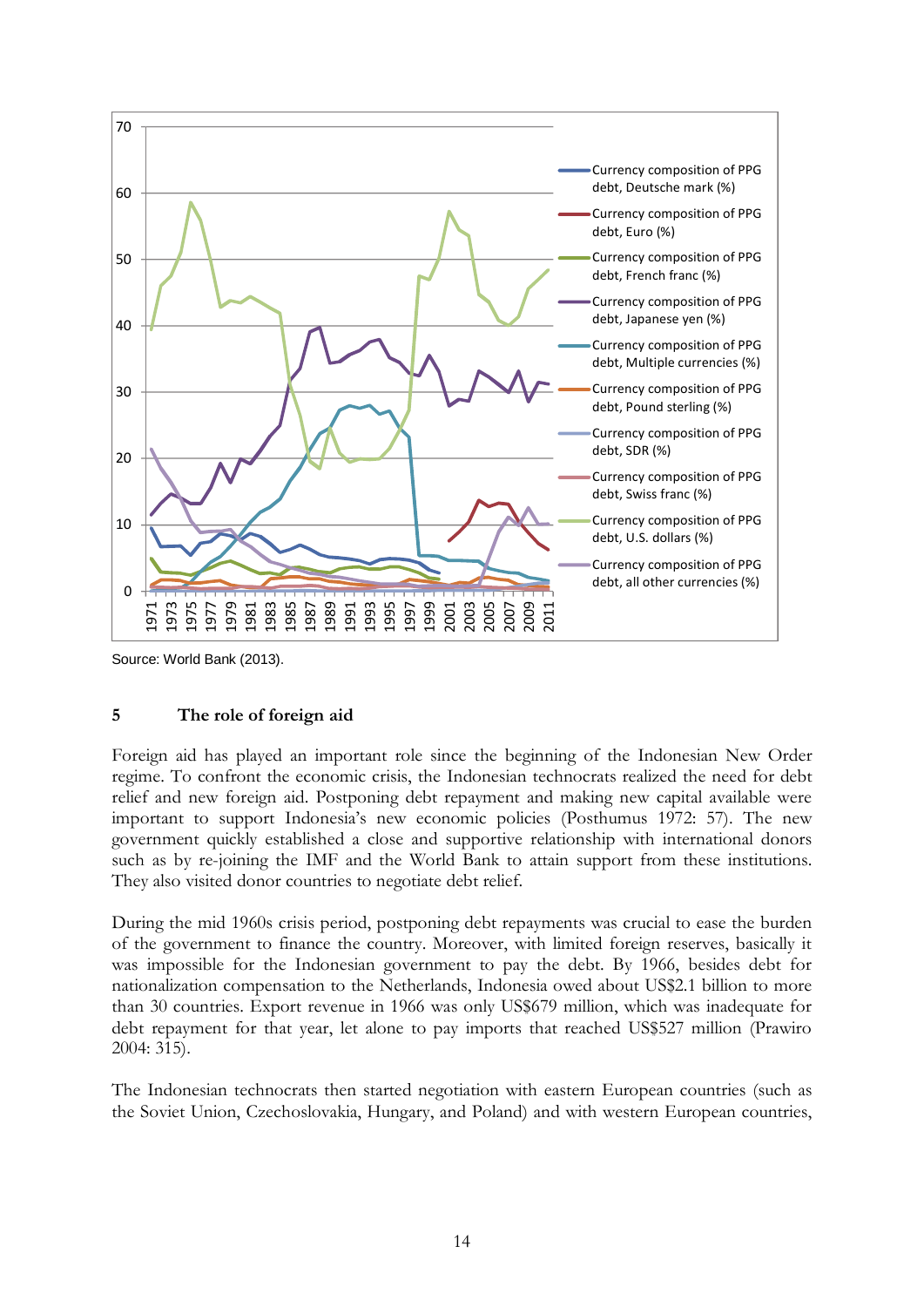the United States and Japan.6 Negotiation with the eastern European countries resulted in postponing debt repayment to those countries to 1969. After negotiation in Tokyo in September 1966, and in Paris in December 1966, western European countries, the United States and Japan gave a three-year grace period. Debt repayment to countries in the group could be started in 1971, and it could be paid in eight years. There was also a moratorium on interest payments with low interest rates (3 to 3.5 per cent) (Nitisastro 2010).

In February 1967, IGGI was established as a consultative forum on Indonesian development. The first members of IGGI were Australia, Belgium, France, West Germany, Italy, Japan, the Netherlands, the United Kingdom, and the United States. The forum also had representatives from the World Bank, the IMF, United Nations Development Programme (UNDP), Organization for Economic Cooperation and Development (OECD), the Asian Development Bank (ADB), New Zealand, Canada, Austria, Norway, and Switzerland. The forum calculated that to finance the budget deficit in 1967, the Indonesian government needed US\$200 million; one third would be provided by the US, one third by Japan, and another one third by the rest of the IGGI members (Prawiro 2004: 323). This 'one third' formula, according to Prawiro, was important to shape Indonesia's new debt structure for a few years.

These negotiations not only helped to ease the burden of repayment, they also helped the technocrats to realize the importance of designing a new structure for Indonesia's debt scheme. According to Nitisastro (2010: 409), there were then three rules for Indonesia to borrow: 3 per cent, 25 years and a 7 year grace period. Interest rates for new debts should be only around 3 per cent annually so that the annual interest rate repayment for the debt was not too high. The debt should not last longer than 25 years with a 7 year grace period, so that it would not be a heavy burden for the Indonesian budget.

Having learned from the chaotic economic situation and very bad debt management in the 1960s, Indonesian policy makers did not want to repeat the mistake. To guarantee prudent debt management, the external debt was channelled through the Bappenas. Since the beginning of New Order, Bappenas was responsible not only for development planning, but also for allocating money for development projects in every department. During the New Order period, Bappenas was a 'super' body that coordinated fiscal policy, macroeconomics, as well as budget allocation in Indonesia. It was led by WidjojoNitisastro, chief of the Indonesian New Order technocrats, who was also Coordinating Minister for Economy, Finance and Monitoring Development.

There was criticism that Bappenas was too powerful and centralized because every project was designed by the agency. In general, there were two types of foreign debt classification in the government budget arranged by Bappenas, namely programme aid and project aid (Prawiro 2004: 334). Programme aid was not related to specific projects; it was designed by the creditor to help Indonesia in maintaining its foreign reserves. Meanwhile project aid was designed for specific projects. All foreign aid was required to be administered in Bappenas. However, channelling the foreign debt through Bappenas at that time at least had two advantages. First, it guaranteed that the programme and project aid fitted with Indonesia's development plan and macroeconomic management because Bappenas was responsible for designing them. It could minimize coordination problems that could lead to inefficiency, for example because of project redundancy. The World Bank, for instance, allocated more than 30 per cent of its projects to agriculture, which was also the priority of the Indonesian government. As Posthumus (1972: 65)

-

<sup>6</sup> Prawiro (2004: 317) notes that the negotiation with the East and the West did not only reflect the situation during the Cold War, but also the structure of Indonesia's debt.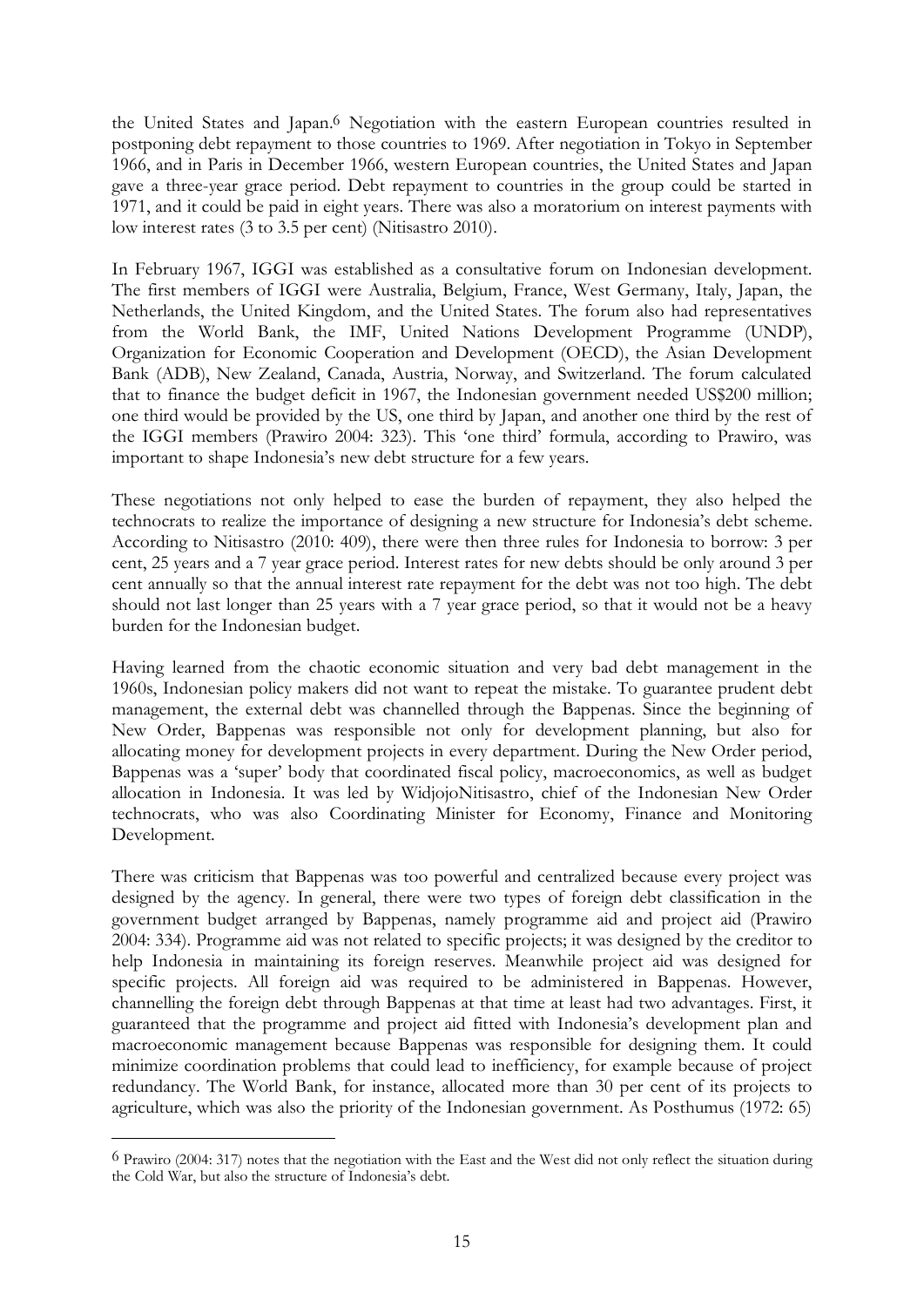noted, such design of integrating the development budget, project aid list and technical assistance would provide an opportunity 'for guiding both national development funds and foreign (project and technical) assistance funds to nationally designated social and economic development objectives'. Second, Bappenas had the best economic technocrats available in the country during that period. The capable technocrats would help in allocating foreign aid to projects that were really needed by the people, based on their urgency.

In Nigeria in the 1970s and 1980s, there was no agency that had the same authority asthe Indonesian Bappenas, in managing foreign aid so that it could fit properly with Nigerian development objectives. The Nigerian National Planning Commission (NPC) was responsible during the military period for designing development plans, but it did not control development budget allocation which came under the commissioner of finance. It was, therefore, proposed to establish a ministry to be responsible for managing foreign aid and technical assistance (Olaniyan 1988: 121).

Foreign aid management under the Bappenas also shows how foreign aid helped Indonesian New Order technocrats to turn their development vision into reality. Without money from foreign aid in the 1960s, it was impossible to finance the plan. At that period, the Indonesian development budget came mainly from foreign debt. Chowdhury and Sugema (2005) for instance, note that foreign aid financed nearly 80 per cent of the development budget in 1969 and about 70 per cent in 1971.

### **6 Conclusion**

The difference in access to foreign aid as inexpensive capital to finance development is a possible explanation for the diverging economic trajectories. Indonesia and Nigeria have had different experiences with foreign aid. After the economic and political chaos in the mid 1960s, Indonesia not only rescheduled its old foreign debt, but also received long-term new loans with concessional rates, particularly from Japan and the US. With very limited foreign reserves, the Indonesian government could rely on foreign aid to finance development. The availability of foreign aid had provided capital for the Indonesian policy makers to finance development programmes and projects. Atthe beginning of the 1970s, for instance, more than 70 per cent of Indonesia's development budget came from foreign aid. Similarly, when the oil price declined in the mid 1980s and economic crisis hit the country in the mid 1990s, Indonesia's development budget also depended on the availability of foreign aid.

In contrast, Nigeria received only limited foreign aid from donor countries. Particularly at times of economic crisis, such as when oil prices declined in the 1980s, limited access to foreign aid meant the Nigerian policy makers had to to borrow short term loans at market interest rates, believing that the loans could be paid when oil prices increased. Therefore, Nigeria's debt service ratio increased dramatically in the 1980s, which further deteriorated its budget deficit. This supports Pinto's (1987) argument that the borrowing strategies of the two countries were important for their economic trajectories.

The relationship between policy maker and international donor, such as the IMF and the World Bank, was important for access to foreign aid. The shared language of economics made it easier for Indonesia's policy makers to build a partnership with IMF and World Bank officers. In contrast, many of Nigeria's policy makers saw these international organizations as external powers representing a new form of colonialism. There was a common perception among Nigerians that policy guidance by international actors had neo-colonial overtones, which would prevent the country from being an independent economy.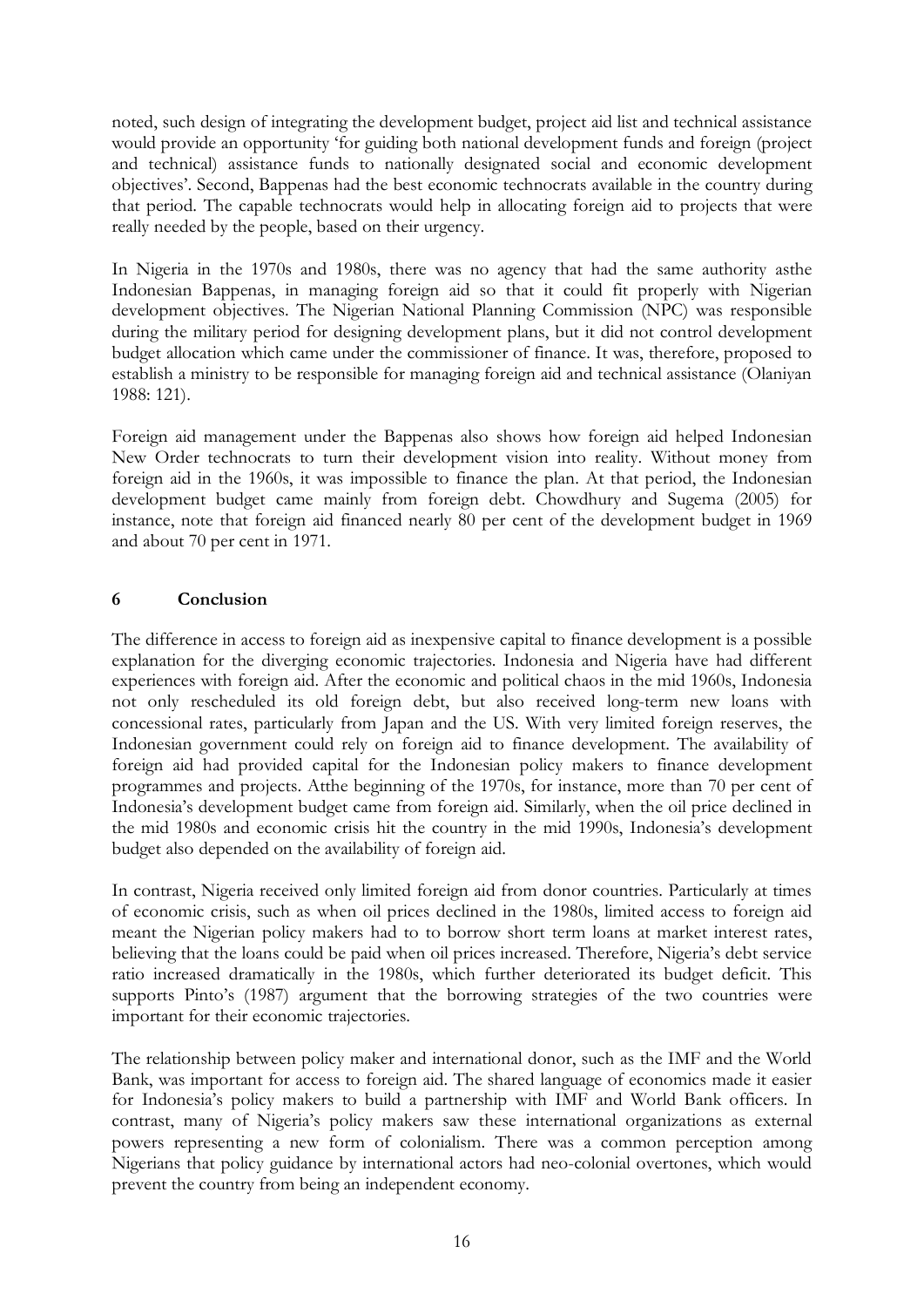Finally, this paper also shows that foreign aid helped Indonesian policy makers to manoeuvre in order to turn their policy preferences into action. In the New Order period (1966-98), foreign aid management was centralized in Bappenas, headed by Widjojo Nitisastro, the chief of Suharto's technocrats. With the centralization of loan management, the technocrats had leverage to decide on the programmes and projects necessary for development and also to minimise rent-seeking activities by other actors.

#### **References**

- Akindele, S.T. (2005). 'A Critical Analysis of Corruption and its Problems in Nigeria'. *Anthropologist,* 7(1): 7-18.
- Anyanwu, J.C., A. Oyefusi, H. Oaikhenan, and F.A. Dimowo (1997). *The Structure of The Nigerian Economy (1960-1997)*. Onitsha: Joanee Educational Publishers Ltd.
- Bevan, D.L., P. Collier, and J.W. Gunning (1999). *The Political Economy of Poverty, Equity, and Growth: Nigeria and Indonesia*. Oxford: Oxford University Press.
- Bresnan, J. (1993). *Managing Indonesia: The Modern Political Economy*. New York: Columbia University Press.
- Chowdhury, A., and I. Sugema (2005). 'How Significant and Effective has Foreign Aid to Indonesia been?'. CIES Discussion Paper No. 0505, Adelaide: Center for International Economic Studies.
- Chowdhury, M.B. (2004). *Resource Booms and Macroeconomic Adjustments in Developing Countries*. Aldershot: Ashgate.
- Daloz, J.-P. (2005). 'Nigeria: Trust Your Patron, Not Institutions'. *Comparative Sociology,* 4(1-2): 155-172.
- Diamond, L. (1985). Nigeria Update. *Foreign Affairs,* 64(2): 326-336.
- Easterly, W., R. Levine (1995). 'Africa's Growth Tragedy: A Retrospective 1960-89'. Policy Research Working Paper 1503. Washington DC: World Bank.
- Easterly, W., R. Levine (1997). Africa's Growth Tragedy: Policies and Ethnic Divisions. *The Quarterly Journal of Economics,* 112(4): 1203-1250.
- Elaigwu, J.I. (1976). 'The Political Trio in Nigeria's Military Government: The Dynamics of Inter Elite Relations in a Military Regime: 1967-1975'. *The Nigerian Journal of Public Affairs,* IV(2): 97-123.
- Elaigwu, J.I. (1987). *Gowon: The Biography of a Soldier-Statesman* (2nd ed.). Ibadan: West Books Ltd.
- Elson, R.E. (2001). *Suharto: A Political Biography*. Cambridge: Cambridge University Press.
- Feit, E. (1968). 'Military Coups and Political Development: Some Lessons from Ghana and Nigeria' *World Politics,* 20(2): 179-193.
- Forrest, T. (1986). The Political Economy of Civil Rule and the Economic Crisis in Nigeria (1979-84). *Review of African Political Economy, 13*(35): 4-26.
- Glassburner, B. (1976). 'In the Wake of General Ibnu: Crisis in the Indonesian Oil Industry'. *Asian Survey,* 16(12): 1099-1112.
- Henley, D., R. Tirtosudarmo, A.H. Fuady (2012). 'Flawed Vision: Nigerian Development Policy in the Indonesian Mirror, 1965-90'. *Development Policy Review,* 30(s1): s49-s71.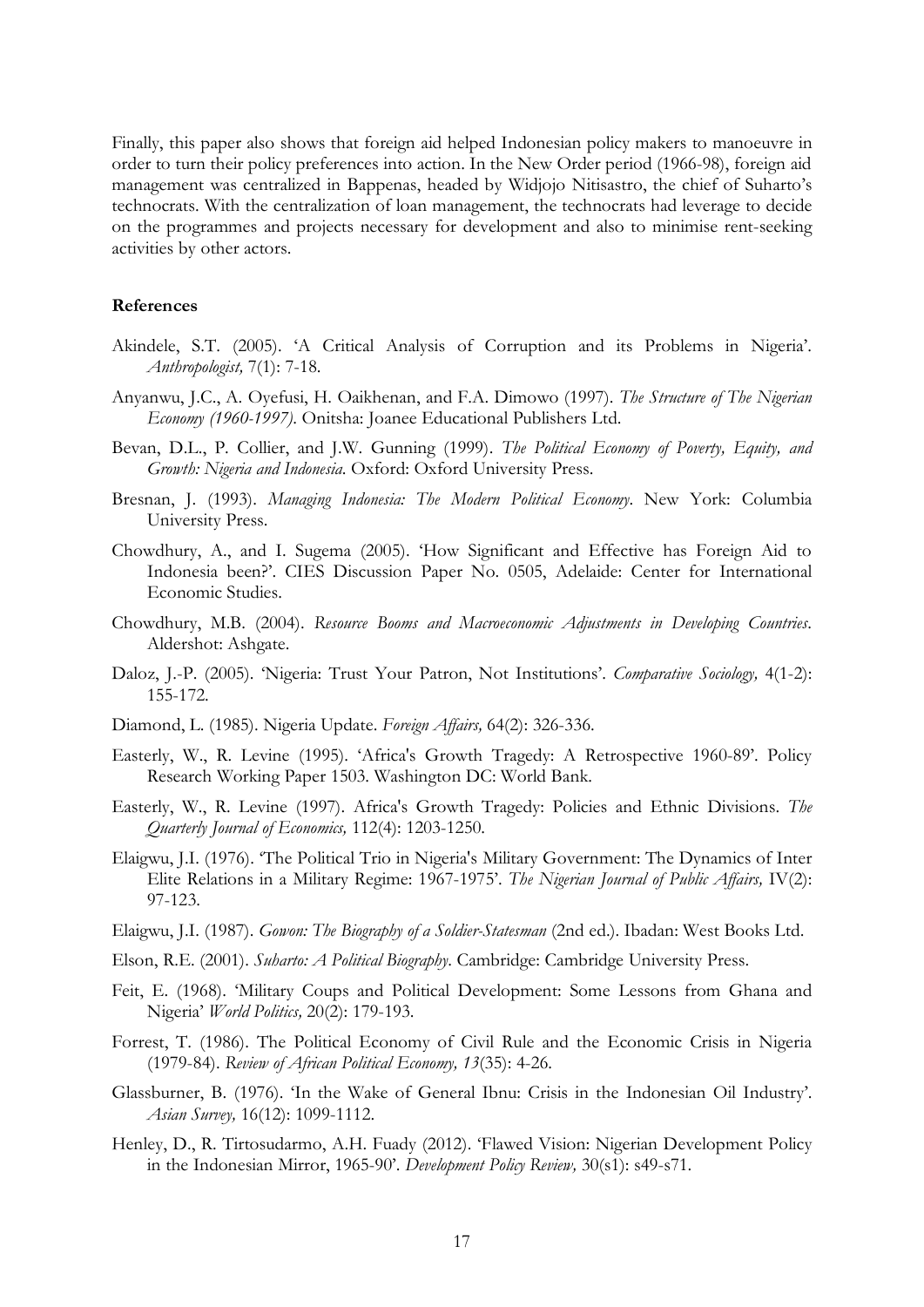- Hong, L.O. (1968). 'Indonesia's Economic Stabilization and Rehabilitation Program: An Evaluation'. *Indonesia,* 5(April): 135-174.
- Hooker, V.M. (1999). 'Expression: Creativity Despite Constraint'. In D.K. Emmerson (ed.), *Indonesia Beyond Suharto: Polity, Economy, Society, Transition*. New York: M.E. Sharpe and Asia Society.
- Ihonvbere, J.O. (1996). 'Are Things Falling Apart? The Military and the Crisis of Democratisation in Nigeria'. *Journal of Modern African Studies,* 34(2): 193-225.
- Interview 30.10.2008. Rahmat Saleh. Jakarta.
- Interview 12.05.2009. Onaolopo Soleye. Abeokuta.
- Interview 28.09.2009. Kalu Idika Kalu (by phone). Abuja.
- Iyoha, M.A., D.E. Oriakhi(2008). 'Explaining African Economic Growth Performance: The Case of Nigeria'. In B.J. Ndulu, S.A. O'Connell, J.-P. Azam, R.H. Bates, A.K. Fosu, J.W. Gunning and D. Njinkeu (eds), *The Political Economy of Economic Growth in Africa, 1960-2000*. Cambridge: Cambridge University Press.
- Joseph, R.A. (1987). *Democracy and Prebendal Politics in Nigeria: The Rise and Fall of the Second Republic*. Cambridge: Cambridge University Press.
- King, D.Y. (2000). 'Corruption in Indonesia: A Curable Cancer?'. *Journal of International Affairs,*  53(2): 603-624.
- Kraus, J. (2002). 'Capital, Power and Business Associations in the African Political Economy: A Tale of Two Countries, Ghana and Nigeria'. *Journal of Modern African Studies,* 40(3): 395-436.
- Lewis, P. (1994). 'Endgame in Nigeria? The Politics of a Failed Democratic Transition'. *African Affairs,* 93(372): 323-340.
- Lewis, P. (1996). 'From Prebendalism to Predation: The Political Economy of Decline in Nigeria'. *Journal of Modern African Studies,* 34(1): 79-103.
- Lewis, P. (1999). 'Nigeria: An End to the Permanent Transition?'. *Journal of Democracy,* 10(1): 141- 156.
- Lewis, P. (2007). *Growing Apart: Oil, Politics, and Economic Change in Indonesia and Nigeria*. Ann Arbor: University of Michigan Press.
- Liddle, R.W. (1983). 'Soeharto's Indonesia: Personal Rule and Political Institutions'. *Pacific Affairs,*  58(1): 68-90.
- Liddle, R.W. (1999). 'Indonesia's Unexpected Failure of Leadership'. In A. Schwarz and J. Paris (eds): *The Politics of Post-Suharto Indonesia*. New York: Council on Foreign Relations Press.
- McLeod, R.H. (2000). 'Soeharto's Indonesia: A Better Class of Corruption'. *Agenda,* 7(2): 99-112.
- Nitisastro, W. (2010). *Pengalaman Pembangunan Indonesia: KUmpulan Tulisan dan Uraian Widjojo Nitisastro*, Jakarta: Kompas.
- Nnamuchi, O. (2008). 'Kleptocracy and Its Many Faces: The Challenges of Justifiability of the Right to Health Care in Nigeria'. *Journal of African Law*, 52(1): 1-42.
- Odetola, T.O. (1978). *Military Politics in Nigeria: Economic Development and Political Stability*. New Jersey: Transaction Inc.
- Ogbuabu, C.S.A. (1983). 'The Nigerian Indigenization Policy: Nationalism or Pragmatism?'. *African Affairs,* 82(327): 241-266.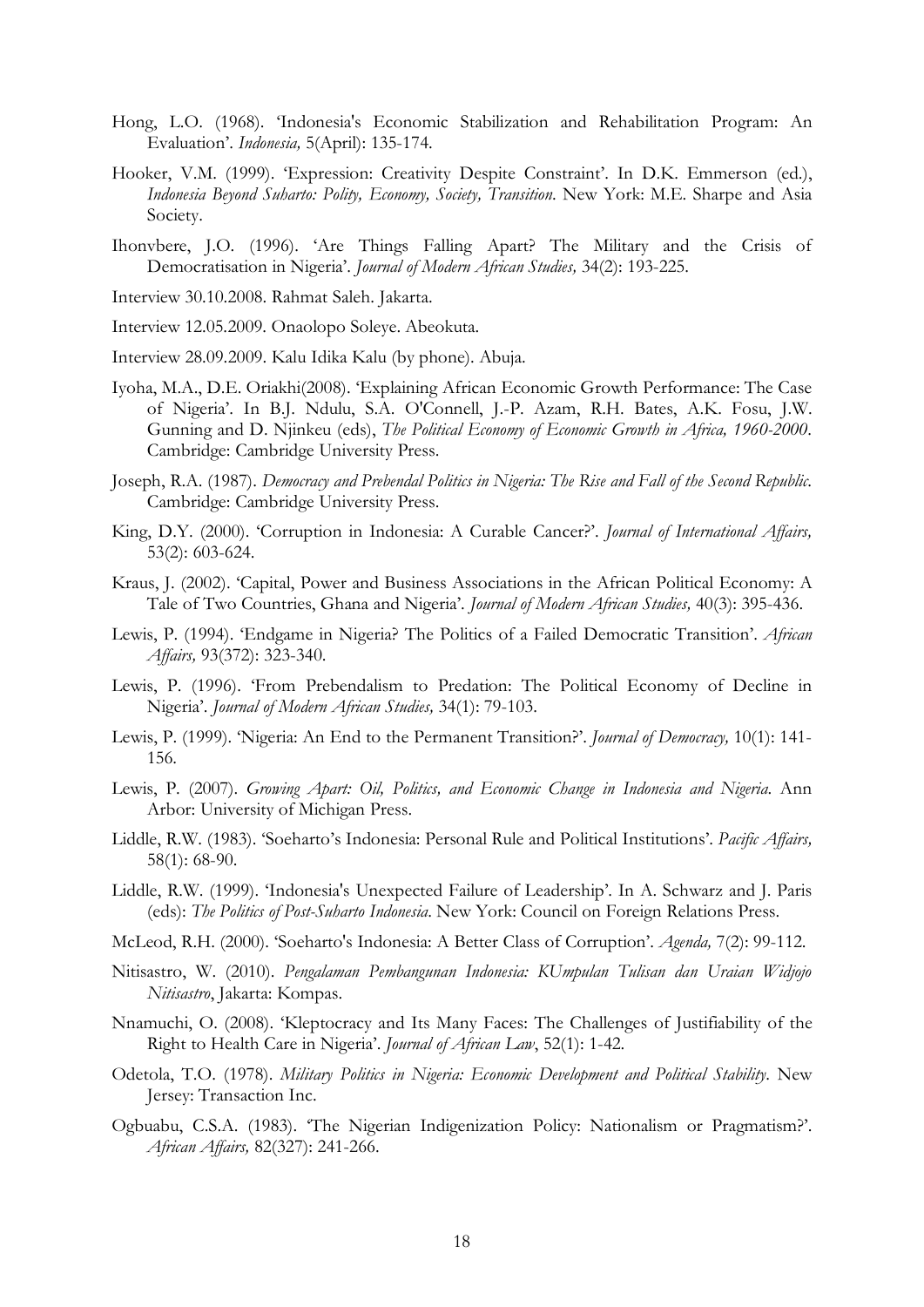- Olaniyan, R.O. (1988). 'Foreign Aid, Technical Co-operation and Foreign Policy in Nigeria'. In G.O. Olusanya, B.E. Ate, and A.B. Olukoshi (eds), *Economic Development and Foreign Policy in Nigeria*. Lagos: Nigerian Institute of International Affairs.
- Oluleye, J.J. (1985). *Military Leadership in Nigeria, 1966-1979*. Ibadan: University Press.
- Osaghae, E.E., and R.T. Suberu (2005). *A History of Identities, Violence, and Stability in Nigeria*. Oxford: Centre for Research on Inequality, Human Security and Ethnicity (CRISE).
- Pinto, B. (1987). 'Nigeria During and After the Oil Boom: A Policy Comparison with Indonesia'. *World Bank Economic Review*, 1(3): 419-445.
- Prawiro, R.(2004). 'Berutang Melampaui Ambang Kemiskinan'. In H. Subiyantoro and S. Riphat (eds), *Kebijakan Fiskal: Pemikiran, Konsep dan Implementasi*, Jakarta: Kompas.
- Posthumus, G.A. (1972). 'The Inter-Governmental Group on Indonesia'. *Bulletin of Indonesian Economic Studies*, 8(2):55-66.
- Republik Indonesia, (1966). *Keputusan Presidium Kabinet Ampera Nomor 30/U/Kep/9/1966*,
- Robertson-Snape, F. (1999). 'Corruption, Collusion and Nepotism in Indonesia'. *Third World Quality,* 20(3): 589-602.
- Scherr, S.J. (1989). 'Agriculture in an Export Boom Economy: A Comparative Analysis of Policy and Performance in Indonesia, Mexico and Nigeria'. *World Development,* 17: 543-560.
- Seda, F. (2009). *Kebijaksanaan Ekonomi Pada Masa Peralihan dari Sistem Ekonomi Terpimpin (ORLA) ke Sistem Ekonomi Orde Baru 1966-1968*. Unpublished.
- Thorbecke, E. (1998). 'The Institutional Foundations of Macroeconomic Stability: Indonesia versus Nigeria'. In Y. Hayami and M. Aoki (eds), *The Institutional Foundations of East Asian Economic Development*. Basingstoke: Macmillan.
- Turner, T. (1978). 'Commercial Capitalism and the 1975 Coup'. In K. Panter-Brick (Ed.), *Soldiers and Oil: The Political Transformation of Nigeria*. London: Frank Cass and Company Ltd.
- Uche, C. (2008). 'Oil, British Interests and the Nigerian Civil War'. *Journal of African History,* 49: 111-135.
- Vatikiotis, M.R.J. (2003). *Indonesian Politics under Suharto: The Rise and Fall of the New Order*. New York: Taylor & Francis e-Library.
- Wertheim, W.F. (1966). 'Indonesia Before and After the Untung Coup'. *Pacific Affairs,* 39(1/2): 115-127.
- Wing, T.W., B. Glassburner, A. Nasution (1994). *Macroeconomic Policies, Crises, and Long-Term Growth in Indonesia, 1965-90*. Washington DC: The World Bank.
- World Bank (1990). *Indonesia: Strategy for a Sustained Reduction in Poverty*. Washington DC: World Bank.
- World Bank (1993). *The East Asian Miracle: Economic Growth and Public Policy*. New York: Oxford University Press.
- World Bank (1996). *Nigeria: Poverty in the Midst of Plenty, The Challenge of Growth with Inclusion*. Washington DC: World Bank.
- World Bank. (2007). World Development Indicators (WDI) Online. Retrieved 1 April 2008, from: http://publications.worldbank.org/subscriptions/WDI
- World Bank. (2010a). Data. Retrieved 17 January 2011: http://data.worldbank.org/